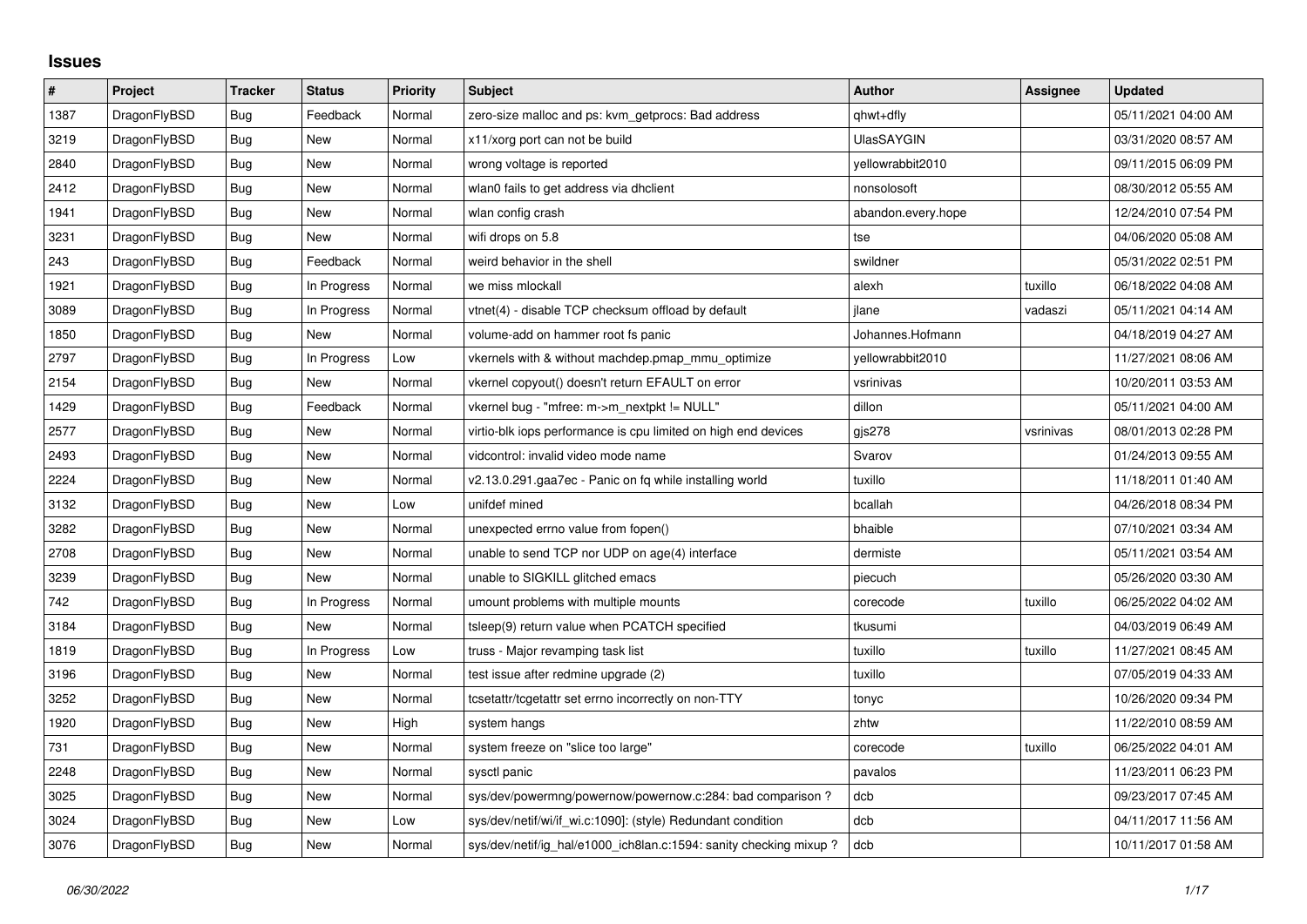| #    | Project      | <b>Tracker</b> | <b>Status</b> | <b>Priority</b> | Subject                                                                                                        | <b>Author</b>   | <b>Assignee</b> | <b>Updated</b>      |
|------|--------------|----------------|---------------|-----------------|----------------------------------------------------------------------------------------------------------------|-----------------|-----------------|---------------------|
| 3022 | DragonFlyBSD | Bug            | New           | Normal          | sys/dev/netif/ath/ath/if_ath.c:2142: strange bitmask?                                                          | dcb             |                 | 04/11/2017 11:49 AM |
| 3021 | DragonFlyBSD | Bug            | In Progress   | Normal          | sys/dev/drm/i915/i915_gem_stolen.c:115]: (error) Signed integer<br>overflow for expression '65535<<20'         | dcb             |                 | 04/11/2017 12:46 PM |
| 3018 | DragonFlyBSD | Bug            | New           | Normal          | sys/bus/u4b/wlan/if_run.c:5464]: (style) Redundant condition                                                   | dcb             |                 | 04/11/2017 11:26 AM |
| 2957 | DragonFlyBSD | Bug            | Feedback      | Normal          | swapoff -a followed by swapon -a doesn't give your swap back                                                   | neilb           |                 | 10/09/2016 04:17 AM |
| 2892 | DragonFlyBSD | <b>Bug</b>     | New           | Normal          | swap pager:indefinite wait bufferf error                                                                       | <b>Ihmwzy</b>   |                 | 02/21/2016 10:32 PM |
| 3209 | DragonFlyBSD | <b>Bug</b>     | <b>New</b>    | Normal          | svc has some minor bugs                                                                                        | arcade@b1t.name |                 | 10/24/2019 09:08 AM |
| 1368 | DragonFlyBSD | <b>Bug</b>     | In Progress   | Normal          | suspend signal race?                                                                                           | qhwt+dfly       |                 | 05/11/2021 03:51 AM |
| 2297 | DragonFlyBSD | <b>Bug</b>     | <b>New</b>    | Normal          | strange NFS (client) error messages / problems                                                                 | Anonymous       |                 | 02/19/2012 02:59 PM |
| 2557 | DragonFlyBSD | <b>Bug</b>     | New           | Normal          | stock 3.4.1 kernel halts during booting if dm and dm_target_crypt<br>are loaded and RAID controller is present | phma            |                 | 05/12/2013 10:38 PM |
| 2055 | DragonFlyBSD | <b>Bug</b>     | <b>New</b>    | Normal          | $ssh + IPV6 + bridge \Rightarrow connection freezes$                                                           | steve           |                 | 04/24/2011 07:13 PM |
| 2067 | DragonFlyBSD | Bug            | New           | Normal          | sound/pcm: "play interrupt timeout, channel dead"                                                              | matthiasr       |                 | 05/11/2021 03:55 AM |
| 2746 | DragonFlyBSD | <b>Bug</b>     | New           | Normal          | some fraction of xterms started from the xmonad window manager<br>get killed with SIGALRM                      | isenmann        | profmakx        | 12/28/2014 02:51 AM |
| 2136 | DragonFlyBSD | Bug            | <b>New</b>    | Normal          | socketpair() doesn't free file descriptors on copyout failure                                                  | vsrinivas       |                 | 04/05/2013 09:13 AM |
| 2252 | DragonFlyBSD | <b>Bug</b>     | <b>New</b>    | Low             | snd_hda not useable if loaded via /boot/loader.conf                                                            | xbit            | swildner        | 12/14/2011 12:23 AM |
| 2090 | DragonFlyBSD | Bug            | Feedback      | Normal          | snd_hda does not support headphone automute                                                                    | justin          |                 | 03/29/2012 08:03 PM |
| 2167 | DragonFlyBSD | <b>Bug</b>     | New           | Normal          | shutdown/reboot fails after uptime msg                                                                         | marino          |                 | 11/28/2011 03:01 AM |
| 3319 | DragonFlyBSD | <b>Bug</b>     | New           | Normal          | setproctitle() calls can change effect of later setproctitle() calls                                           | tonyc           |                 | 06/29/2022 06:10 PM |
| 2877 | DragonFlyBSD | Bug            | New           | Low             | sed fails when working with UTF-8 locale and non-UTF symbols                                                   | arcade@b1t.name |                 | 12/30/2015 11:20 AM |
| 2199 | DragonFlyBSD | <b>Bug</b>     | New           | Normal          | screen segfaults if utmpx isn't present                                                                        | pavalos         |                 | 11/15/2011 10:52 PM |
| 901  | DragonFlyBSD | Bug            | Feedback      | Normal          | route show needs to get data from all cpus                                                                     | corecode        | tuxillo         | 05/11/2021 03:50 AM |
| 1563 | DragonFlyBSD | <b>Bug</b>     | Feedback      | Normal          | reset(1) doesn't reset terminal to the defaults                                                                | hasso           |                 | 03/10/2013 04:17 AM |
| 3217 | DragonFlyBSD | <b>Bug</b>     | New           | Normal          | rescue tools: make install fails if rescue folder doesn't exist                                                | t dfbsd         |                 | 11/27/2019 08:16 PM |
| 3170 | DragonFlyBSD | Bug            | New           | Normal          | repeatable nfsd crash                                                                                          | tse             |                 | 06/11/2020 05:52 AM |
| 2331 | DragonFlyBSD | <b>Bug</b>     | New           | Normal          | reading mouse mode from unopen file descriptor hangs mouse<br>driver                                           | phma            |                 | 03/14/2012 09:43 AM |
| 2292 | DragonFlyBSD | Bug            | New           | Normal          | re interface with jumbo frames (mtu larger than 1500) hangs after<br>some traffic                              | Anonymous       |                 | 01/31/2012 12:11 AM |
| 2045 | DragonFlyBSD | Bug            | New           | Normal          | ral(4): Fatal trap 12: page fault while in kernel mode (two panics)                                            | herrgard        |                 | 11/03/2011 05:34 PM |
| 3238 | DragonFlyBSD | <b>Bug</b>     | New           | Normal          | race conditions when printing from vkernel console                                                             | piecuch         |                 | 05/19/2020 02:50 PM |
| 1440 | DragonFlyBSD | <b>Bug</b>     | New           | Normal          | ptrace/gdb doesn't work after process blocks SIGTRAP                                                           | corecode        | tuxillo         | 05/11/2021 03:52 AM |
| 847  | DragonFlyBSD | <b>Bug</b>     | Feedback      | Normal          | processes getting stuck on mount point                                                                         | corecode        | tuxillo         | 05/11/2021 03:50 AM |
| 2075 | DragonFlyBSD | <b>Bug</b>     | New           | Normal          | pflogd on x86_64                                                                                               | fanch           |                 | 05/16/2011 04:04 PM |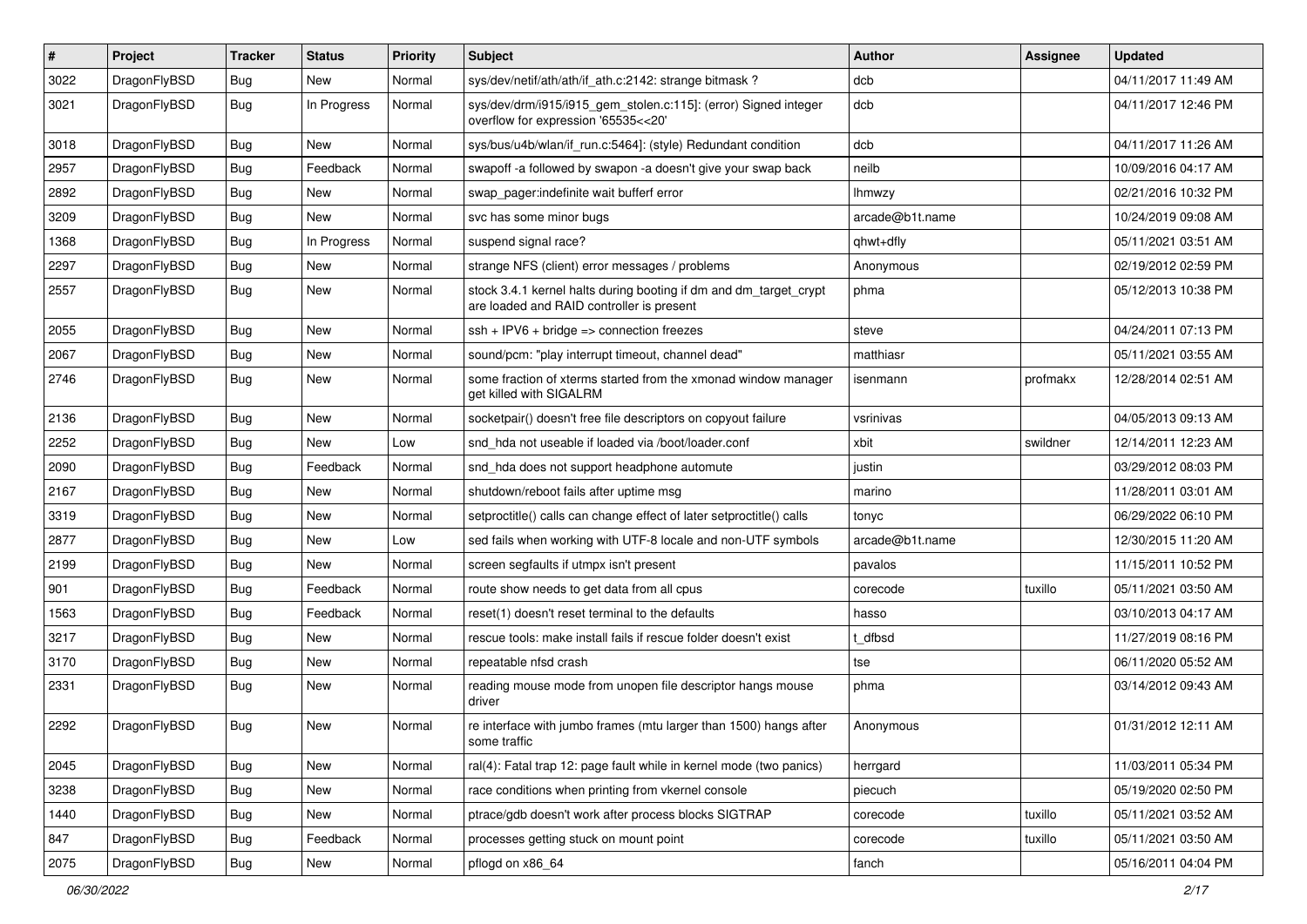| $\vert$ # | Project      | <b>Tracker</b> | <b>Status</b> | <b>Priority</b> | Subject                                                                                                                                                                                           | <b>Author</b> | Assignee  | <b>Updated</b>      |
|-----------|--------------|----------------|---------------|-----------------|---------------------------------------------------------------------------------------------------------------------------------------------------------------------------------------------------|---------------|-----------|---------------------|
| 3228      | DragonFlyBSD | Bug            | New           | Low             | pfi kif unref: state refcount $\leq$ 0 in dmesg                                                                                                                                                   | justin        |           | 03/05/2021 06:39 AM |
| 2586      | DragonFlyBSD | Bug            | New           | Normal          | pf: "modulate" state seems problematic                                                                                                                                                            | srussell      |           | 09/25/2013 07:36 PM |
| 1969      | DragonFlyBSD | Bug            | New           | Normal          | pf-related network problem                                                                                                                                                                        | pavalos       | lentferj  | 02/01/2011 06:57 PM |
| 1489      | DragonFlyBSD | <b>Bug</b>     | Feedback      | Normal          | panic: ufs dirbad: bad dir                                                                                                                                                                        | rumcic        |           | 03/10/2013 04:34 AM |
| 1634      | DragonFlyBSD | <b>Bug</b>     | <b>New</b>    | Normal          | panic: spin lock: 0xe4ad1320, indefinitive wait!                                                                                                                                                  | elekktretterr |           | 01/19/2015 03:21 AM |
| 2080      | DragonFlyBSD | <b>Bug</b>     | New           | Normal          | panic: lockmgr thrd sleep: called from interrupt, ipi, or hard code<br>section                                                                                                                    | rumcic        |           | 05/30/2011 05:06 PM |
| 3245      | DragonFlyBSD | <b>Bug</b>     | New           | Normal          | panic: free: guard1x fail, i915 load from loader.conf                                                                                                                                             | polachok      |           | 08/21/2020 10:36 AM |
| 1249      | DragonFlyBSD | <b>Bug</b>     | Feedback      | Normal          | panic: ffs vfree: freeing free inode                                                                                                                                                              | rumcic        |           | 03/10/2013 05:13 AM |
| 2370      | DragonFlyBSD | <b>Bug</b>     | New           | Normal          | panic: ffs valloc: dup alloc                                                                                                                                                                      | marino        | vsrinivas | 02/01/2013 09:28 AM |
| 2048      | DragonFlyBSD | Bug            | New           | Normal          | panic: ffs sync: rofs mod                                                                                                                                                                         | pavalos       |           | 04/12/2011 05:45 AM |
| 1944      | DragonFlyBSD | Bug            | New           | Normal          | panic: backing_object 0xdea7b258 was somehow re-referenced<br>during collapse!                                                                                                                    | sepherosa     |           | 12/27/2010 02:06 AM |
| 1577      | DragonFlyBSD | Bug            | Feedback      | Normal          | panic: assertion: leaf->base.obj_id == ip->obj_id in<br>hammer_ip_delete_range                                                                                                                    | qhwt+dfly     |           | 05/11/2021 04:01 AM |
| 1481      | DragonFlyBSD | Bug            | Feedback      | Normal          | panic: assertion: kva_p(buf) in soopt_from_kbuf (after ipfw pipe<br>show, 2.2.1-R)                                                                                                                | combiner      |           | 05/11/2021 04:01 AM |
| 1913      | DragonFlyBSD | Bug            | New           | Normal          | panic: assertion: ip->flush_state != HAMMER_FST_FLUSH in<br>hammer_flush_inode_core                                                                                                               | swildner      |           | 11/20/2010 05:27 PM |
| 1218      | DragonFlyBSD | <b>Bug</b>     | In Progress   | Normal          | panic: assertion: $error == 0$ in hammer start transaction                                                                                                                                        | rumcic        |           | 05/11/2021 04:00 AM |
| 1583      | DragonFlyBSD | <b>Bug</b>     | In Progress   | Normal          | panic: assertion: cursor->trans->sync_lock_refs > 0 in<br>hammer_recover_cursor                                                                                                                   | corecode      | tuxillo   | 05/11/2021 03:53 AM |
| 1593      | DragonFlyBSD | <b>Bug</b>     | Feedback      | Normal          | panic: assertion: $\cosh ==$ ap->ap err $\cosh$ in ahci put err $\cosh$                                                                                                                           | ftigeot       | ftigeot   | 05/15/2022 05:09 AM |
| 1448      | DragonFlyBSD | Bug            | Feedback      | Normal          | panic: assertion: _tp->tt_msg->tt_cpuid == mycpuid in<br>tcp_callout_active tcp_output tcp_usr_send netmsg_pru_send<br>netmsg_service tcpmsg_service_loop                                         | dillon        |           | 05/11/2021 04:00 AM |
| 1769      | DragonFlyBSD | <b>Bug</b>     | New           | Normal          | panic: assertion: _tp->tt_msg->tt_cpuid == mycpuid in<br>tcp callout active                                                                                                                       | pavalos       | sjg       | 05/15/2022 11:07 AM |
| 2085      | DragonFlyBSD | Bug            | New           | Normal          | panic: assertion: (m->flags & PG_MAPPED) == 0 in<br>vm_page_free_toq                                                                                                                              | vsrinivas     |           | 06/10/2011 07:48 AM |
| 1917      | DragonFlyBSD | <b>Bug</b>     | New           | Normal          | panic: assertion: (RB_EMPTY(&ip->rec_tree) && (ip->flags &<br>HAMMER_INODE_XDIRTY) == 0)    (!RB_EMPTY(&ip->rec_tree)<br>&& (ip->flags & HAMMER_INODE_XDIRTY) != 0) in<br>hammer_flush_inode_done | qhwt.dfly     |           | 11/24/2010 03:23 AM |
| 2254      | DragonFlyBSD | <b>Bug</b>     | New           | Normal          | panic: assertion "ref < &td->td_toks_end" failed in lwkt_gettoken at<br>/usr/src/sys/kern/lwkt_token.c:588                                                                                        | eocallaghan   |           | 12/05/2011 10:21 PM |
| 2245      | DragonFlyBSD | Bug            | New           | Normal          | panic: assertion "ref < &td->td_toks_end" failed in lwkt_gettoken at<br>/usr/src/sys/kern/lwkt_token.c:588                                                                                        | juanfra684    |           | 11/22/2011 07:41 PM |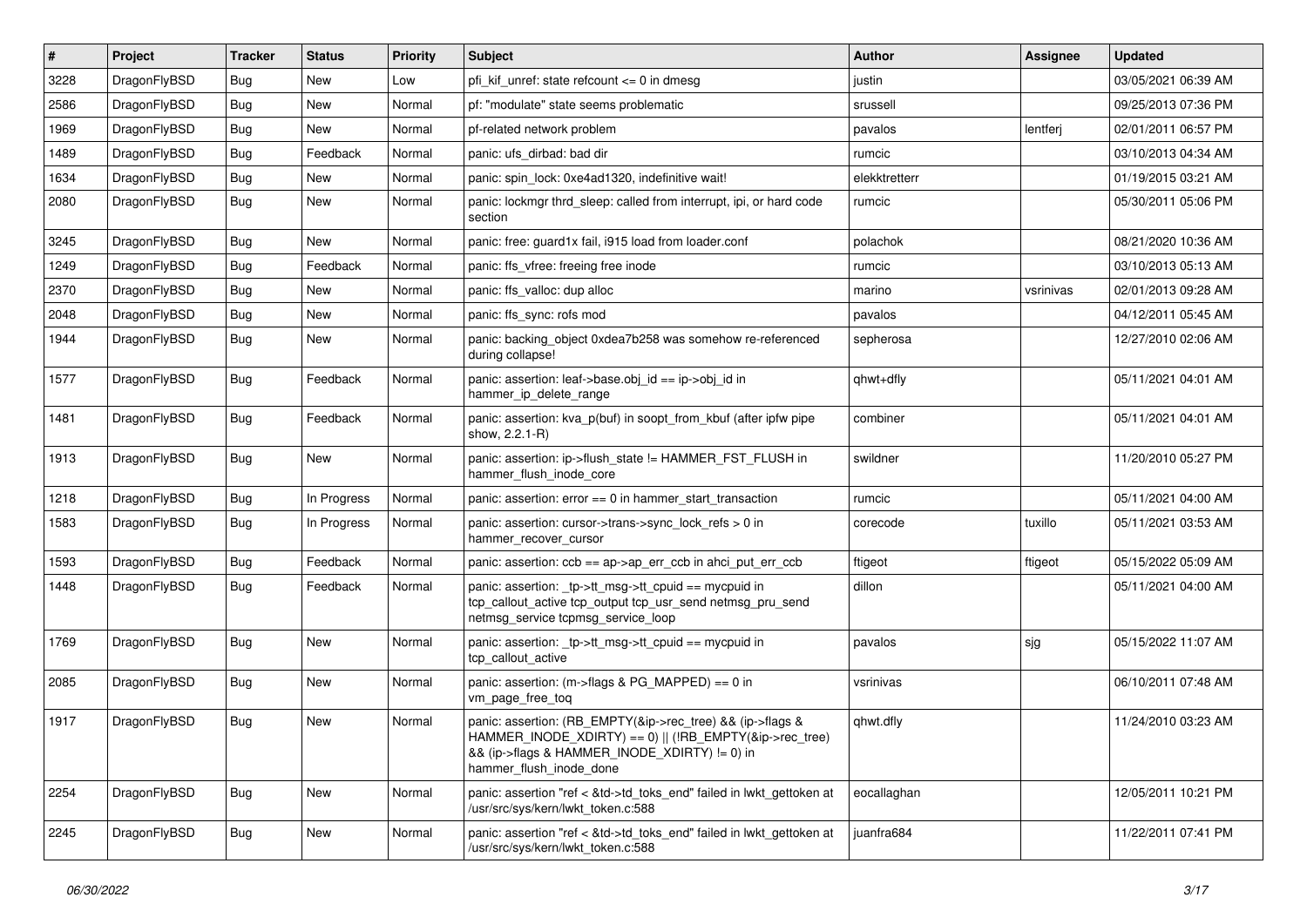| #    | Project      | <b>Tracker</b> | <b>Status</b> | <b>Priority</b> | <b>Subject</b>                                                                                                               | <b>Author</b>          | <b>Assignee</b> | <b>Updated</b>      |
|------|--------------|----------------|---------------|-----------------|------------------------------------------------------------------------------------------------------------------------------|------------------------|-----------------|---------------------|
| 2296 | DragonFlyBSD | <b>Bug</b>     | In Progress   | High            | panic: assertion "m->wire count > 0" failed                                                                                  | thomas.nikolajsen      |                 | 08/30/2012 06:09 AM |
| 2436 | DragonFlyBSD | <b>Bug</b>     | New           | Normal          | panic: assertion "lp->lwp_qcpu == dd->cpuid" failed in<br>dfly_acquire_curproc                                               | thomas.nikolajsen      |                 | 01/23/2013 11:07 AM |
| 2353 | DragonFlyBSD | Bug            | In Progress   | Normal          | panic: assertion "gd->gd_spinlocks_wr == 0" failed in<br>bsd4_schedulerclock                                                 | jaydg                  | alexh           | 11/28/2012 01:57 AM |
| 2453 | DragonFlyBSD | Bug            | New           | Normal          | panic: assertion "gd->gd_spinlocks == 0" failed                                                                              | Johannes.Hofmann       |                 | 11/12/2012 12:54 PM |
| 3035 | DragonFlyBSD | <b>Bug</b>     | New           | Normal          | panic: assertion "cpu >= 0 && cpu < ncpus" failed in netisr_cpuport<br>at /usr/src/sys/net/netisr2.h:87                      | masu                   |                 | 05/11/2017 01:24 AM |
| 2520 | DragonFlyBSD | Bug            | New           | Normal          | panic: assertion "IS_SERIALIZED((ifp->if_serializer))" failed in<br>if default serialize assert at /usr/src/sys/net/if.c:437 | ano                    |                 | 03/09/2013 12:14 AM |
| 1818 | DragonFlyBSD | <b>Bug</b>     | New           | Normal          | panic: Bad tailq NEXT (kqueue issue ?)                                                                                       | ftigeot                |                 | 05/15/2022 11:40 AM |
| 2369 | DragonFlyBSD | Bug            | New           | Normal          | panic: Bad link elm 0xffffffe07edf6068 next->prev != elm                                                                     | jaydg                  |                 | 08/15/2012 03:04 AM |
| 2645 | DragonFlyBSD | Bug            | New           | Normal          | panic with dsched fq and ioprio                                                                                              | jyoung15               |                 | 02/20/2014 07:29 AM |
| 1861 | DragonFlyBSD | Bug            | New           | Normal          | panic via kprintf (lockmgr called in a hard section)                                                                         | vsrinivas              |                 | 10/11/2010 12:56 AM |
| 2164 | DragonFlyBSD | Bug            | <b>New</b>    | Normal          | panic on reboot from usb.                                                                                                    | eocallaghan            |                 | 10/27/2011 09:29 AM |
| 1661 | DragonFlyBSD | Bug            | In Progress   | Normal          | panic on password entry mount smb filesystem                                                                                 | vsrinivas              |                 | 11/27/2021 08:29 AM |
| 3036 | DragonFlyBSD | Bug            | New           | Normal          | panic in icmp_redirect_start() ASSERT_IN_NETISR(0)                                                                           | tautolog               |                 | 05/11/2017 07:27 PM |
| 1826 | DragonFlyBSD | Bug            | <b>New</b>    | Normal          | panic during boot: assertion so->so_port  in tcp_input                                                                       | ftigeot                |                 | 05/15/2022 11:05 AM |
| 3049 | DragonFlyBSD | Bug            | New           | Normal          | panic DragonFly v4.8.1-RELEASE by mounting a malformed<br>msdosfs image [12.128]                                             | open.source@ribose.com |                 | 08/14/2017 02:53 AM |
| 3052 | DragonFlyBSD | <b>Bug</b>     | New           | Normal          | panic DragonFly v4.8.1-RELEASE by mounting a malformed NTFS<br>image [64.000]                                                | open.source@ribose.com |                 | 08/14/2017 03:22 AM |
| 3051 | DragonFlyBSD | Bug            | New           | Normal          | panic DragonFly v4.8.1-RELEASE by mounting a malformed NTFS<br>image [12.000]                                                | open.source@ribose.com |                 | 08/14/2017 03:20 AM |
| 1282 | DragonFlyBSD | Bug            | Feedback      | Normal          | panic (trap 12) when booting SMP kernel on Atom 330 (dual core)                                                              | tomaz.borstnar         |                 | 05/11/2021 04:00 AM |
| 1672 | DragonFlyBSD | Bug            | Feedback      | Normal          | panic (trap 12) around btree_search() in 2.4.1-RELEASE                                                                       | floid                  |                 | 01/19/2015 03:36 AM |
| 2099 | DragonFlyBSD | Bug            | New           | Normal          | page fault panic in vm system                                                                                                | pavalos                |                 | 07/10/2011 08:51 AM |
| 2013 | DragonFlyBSD | <b>Bug</b>     | In Progress   | Normal          | oversized DMA request loop                                                                                                   | josepht                |                 | 05/11/2021 04:06 AM |
| 1101 | DragonFlyBSD | Bug            | Feedback      | Normal          | ohci related panic                                                                                                           | polachok               |                 | 05/11/2021 04:00 AM |
| 2890 | DragonFlyBSD | Bug            | New           | Normal          | not able to boot usb installer on Toshiba Chromebook 2                                                                       | johnnywhishbone        |                 | 02/22/2016 03:42 AM |
| 2113 | DragonFlyBSD | <b>Bug</b>     | New           | Normal          | nmalloc threaded program fork leak                                                                                           | vsrinivas              | vsrinivas       | 08/11/2011 07:25 PM |
| 2490 | DragonFlyBSD | Bug            | New           | Normal          | nmalloc should color addresses to avoid cache bank conflictsw                                                                | vsrinivas              |                 | 06/10/2014 05:51 AM |
| 2489 | DragonFlyBSD | <b>Bug</b>     | <b>New</b>    | Normal          | nmalloc doesn't cache VA for allocations > 8KB                                                                               | vsrinivas              |                 | 06/10/2014 05:51 AM |
| 3225 | DragonFlyBSD | Bug            | <b>New</b>    | Normal          | nfsd freeze when using qemu                                                                                                  | tse                    |                 | 03/17/2020 11:52 AM |
| 2403 | DragonFlyBSD | <b>Bug</b>     | New           | Low             | newfs -E doesn't handle /dev/serno device names properly                                                                     | ftigeot                |                 | 08/17/2012 05:07 AM |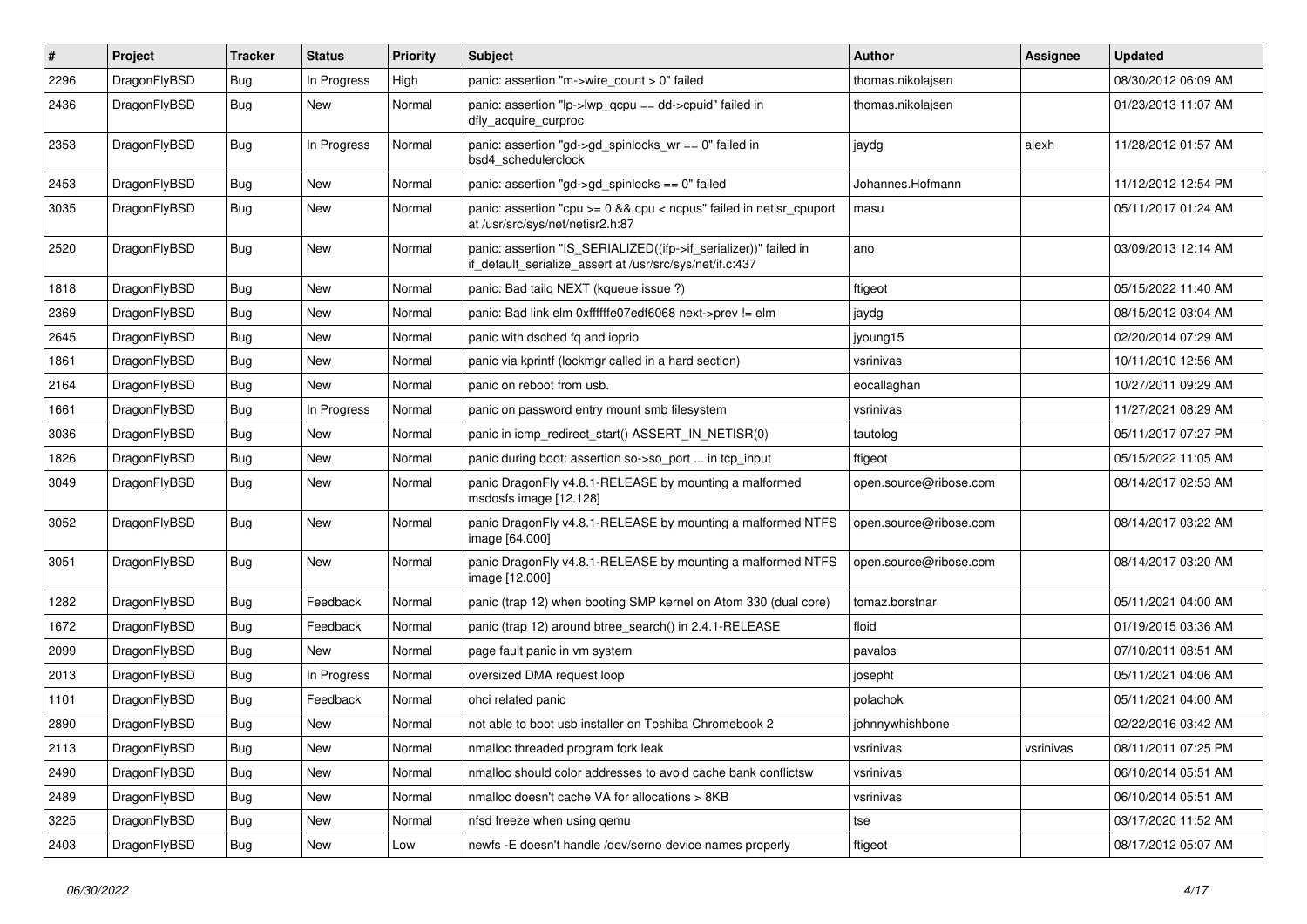| $\sharp$ | Project      | <b>Tracker</b> | <b>Status</b> | <b>Priority</b> | Subject                                                                                                  | <b>Author</b>     | Assignee | <b>Updated</b>      |
|----------|--------------|----------------|---------------|-----------------|----------------------------------------------------------------------------------------------------------|-------------------|----------|---------------------|
| 2104     | DragonFlyBSD | Bug            | New           | Normal          | network configuration seg. fault on install CD                                                           | navratil          |          | 07/26/2011 07:55 AM |
| 2549     | DragonFlyBSD | Bug            | In Progress   | Normal          | netgraph7: Kernel page fault.                                                                            | russiane39        | nant     | 05/10/2013 11:20 PM |
| 1185     | DragonFlyBSD | <b>Bug</b>     | New           | High            | need a tool to merge changes into /etc                                                                   | wa1ter            |          | 02/18/2014 06:02 AM |
| 2324     | DragonFlyBSD | Bug            | New           | Normal          | natacotrol support > 2TB not working even after the ftigeot patch                                        | zenny             |          | 03/03/2012 01:00 AM |
| 2687     | DragonFlyBSD | Bug            | New           | Normal          | natacontrol software RAID in installer                                                                   | csmelosky         |          | 06/22/2014 12:03 PM |
| 1030     | DragonFlyBSD | Bug            | In Progress   | Normal          | msdosfs umount panic                                                                                     | corecode          | tuxillo  | 05/11/2021 03:51 AM |
| 1874     | DragonFlyBSD | Bug            | <b>New</b>    | Normal          | mpd listening on all IPs, accepting only on one                                                          | rumcic            |          | 05/08/2011 01:01 PM |
| 2620     | DragonFlyBSD | Bug            | New           | Normal          | moused problem                                                                                           | FilippoMo         |          | 12/20/2013 10:32 AM |
| 2618     | DragonFlyBSD | <b>Bug</b>     | <b>New</b>    | Normal          | mouse problem on RELEASE-3_6_0                                                                           | FilippoMo         |          | 12/20/2013 03:26 AM |
| 1935     | DragonFlyBSD | Bug            | <b>New</b>    | Normal          | mouse does not work after switching between x and console                                                | shamaz            |          | 12/13/2010 10:06 AM |
| 1538     | DragonFlyBSD | <b>Bug</b>     | <b>New</b>    | Low             | mountroot should probe file systems                                                                      | corecode          | alexh    | 11/24/2010 06:35 PM |
| 3283     | DragonFlyBSD | Bug            | <b>New</b>    | Normal          | mknodat() cannot create FIFOs                                                                            | bhaible           |          | 07/10/2021 03:34 AM |
| 2265     | DragonFlyBSD | Bug            | New           | Normal          | mbsrtowcs does not properly handle invalid mbstate_t in ps                                               | c.turner1         | swildner | 01/10/2012 07:56 PM |
| 2609     | DragonFlyBSD | Bug            | New           | Normal          | master: panic: assertion<br>"LWKT_TOKEN_HELD_ANY(vm_object_token(object))" failed in<br>swp_pager_lookup | thomas.nikolajsen |          | 11/28/2013 11:36 AM |
| 1556     | DragonFlyBSD | Bug            | <b>New</b>    | Normal          | many processes stuck in "hmrrcm", system unusable                                                        | corecode          | tuxillo  | 05/11/2021 03:52 AM |
| 2874     | DragonFlyBSD | Bug            | <b>New</b>    | Normal          | make world DESTDIR=/emptydir fails                                                                       | pascii            |          | 12/25/2015 07:04 AM |
| 2008     | DragonFlyBSD | Bug            | New           | Normal          | lwkt_setcpu_remote: td->td_flags 00800621 console flood                                                  | pavalos           |          | 03/06/2011 09:37 PM |
| 1942     | DragonFlyBSD | Bug            | New           | Normal          | locking against myself in getcacheblk()?                                                                 | qhwt.dfly         |          | 05/31/2022 02:15 PM |
| 2936     | DragonFlyBSD | Bug            | New           | Normal          | loader.efi crashes while loading kernel                                                                  | spaceille         |          | 08/20/2016 06:17 AM |
| 2141     | DragonFlyBSD | Bug            | <b>New</b>    | Urgent          | loader and/or documentation broken                                                                       | sjg               |          | 01/20/2012 10:51 AM |
| 2544     | DragonFlyBSD | Bug            | New           | Normal          | live DVD system boot (menu option 1) caused db> prompt on<br>PE1950                                      | estrabd           |          | 05/11/2021 03:54 AM |
| 1528     | DragonFlyBSD | Bug            | In Progress   | Normal          | ktrace does not show proper return values for pipe(2)                                                    | corecode          | tuxillo  | 05/11/2021 03:52 AM |
| 1745     | DragonFlyBSD | Bug            | Feedback      | Normal          | kmalloc panic                                                                                            | josepht           |          | 05/11/2021 04:05 AM |
| 911      | DragonFlyBSD | Bug            | Feedback      | Normal          | kldload/kernel linker can exceed malloc reserve and panic system                                         | corecode          | tuxillo  | 05/11/2021 03:51 AM |
| 1559     | DragonFlyBSD | Bug            | New           | Normal          | kernel trap                                                                                              | phma              |          | 11/27/2021 08:43 AM |
| 2736     | DragonFlyBSD | Bug            | New           | High            | kernel panics on acpi_timer_probe function                                                               | cnb               |          | 05/11/2021 03:55 AM |
| 1824     | DragonFlyBSD | <b>Bug</b>     | Feedback      | Normal          | kernel panic, x86, 2.7.3.859.ge5104                                                                      | akirchhoff135014  |          | 03/10/2013 07:49 AM |
| 2042     | DragonFlyBSD | Bug            | New           | Normal          | kernel panic, when run boot0cfg                                                                          | sepherosa         |          | 05/31/2022 03:01 PM |
| 1193     | DragonFlyBSD | <b>Bug</b>     | New           | Normal          | kernel doesn't recognize cdrom drive                                                                     | nonsolosoft       |          | 01/25/2014 09:11 PM |
| 1475     | DragonFlyBSD | <b>Bug</b>     | In Progress   | Normal          | kernel blocks with low memory and syscons setting a high res mode<br>/ scrollback                        | corecode          | tuxillo  | 05/11/2021 03:52 AM |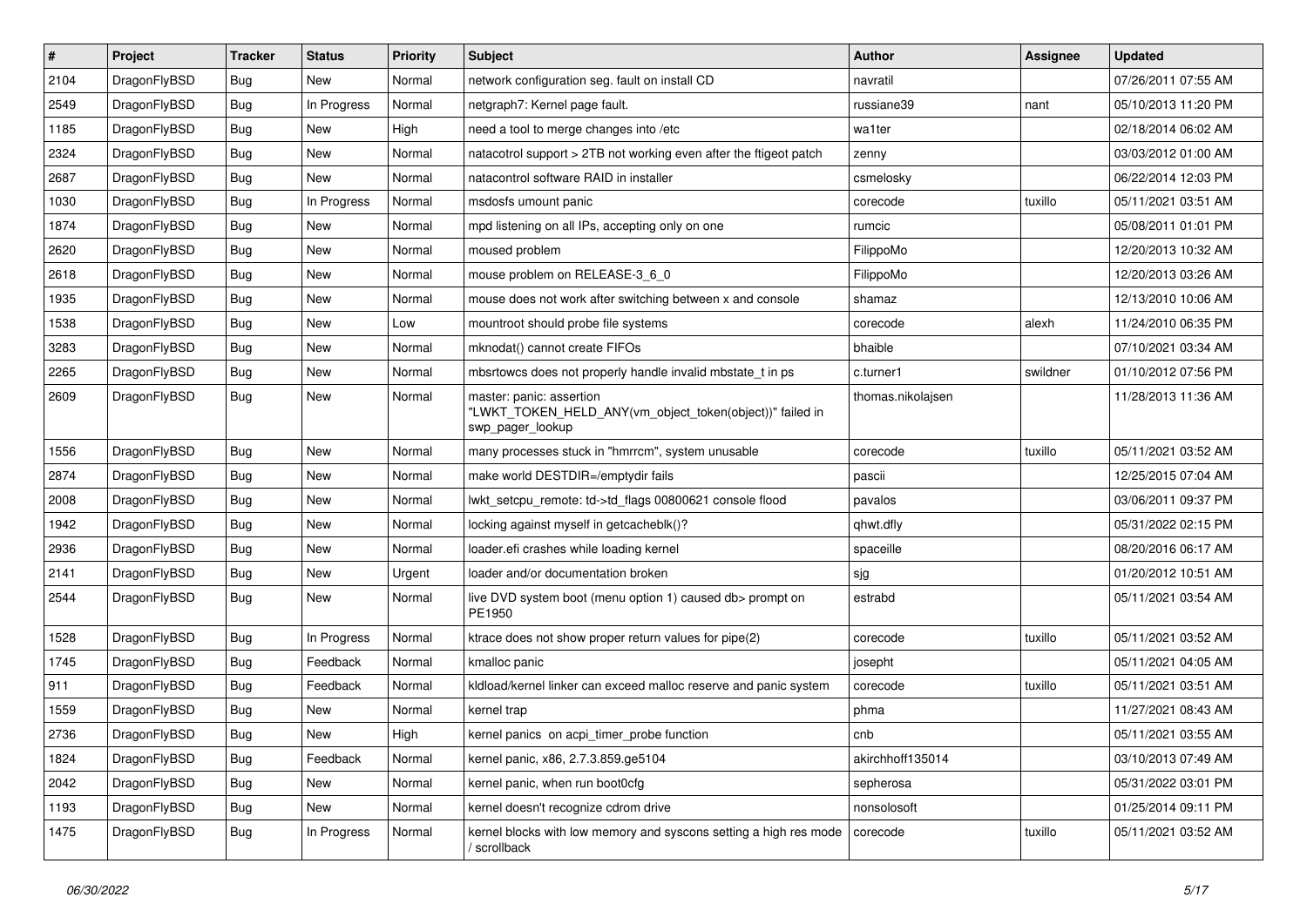| #    | Project      | <b>Tracker</b> | <b>Status</b> | <b>Priority</b> | Subject                                                                              | <b>Author</b>     | <b>Assignee</b> | <b>Updated</b>      |
|------|--------------|----------------|---------------|-----------------|--------------------------------------------------------------------------------------|-------------------|-----------------|---------------------|
| 2970 | DragonFlyBSD | <b>Bug</b>     | New           | Normal          | kernel 4.7: "Is -I" causes panic on UDF filesystem: "bgetvp -<br>overlapping buffer" | peeter            |                 | 12/21/2016 02:46 AM |
| 1397 | DragonFlyBSD | <b>Bug</b>     | Feedback      | Normal          | jobs -I output inconsistency when called from script                                 | Anonymous         | tuxillo         | 05/15/2022 05:07 AM |
| 1532 | DragonFlyBSD | <b>Bug</b>     | <b>New</b>    | Low             | jemalloc doesn't work on DragonFly                                                   | hasso             | sjg             | 08/02/2011 01:14 AM |
| 2158 | DragonFlyBSD | <b>Bug</b>     | New           | Normal          | iwn panics with assertion on boot.                                                   | eocallaghan       |                 | 10/24/2011 04:13 PM |
| 2735 | DragonFlyBSD | <b>Bug</b>     | New           | Urgent          | iwn panics SYSSASSERT                                                                | cnb               |                 | 05/11/2021 03:55 AM |
| 1949 | DragonFlyBSD | <b>Bug</b>     | <b>New</b>    | Normal          | iwn panic                                                                            | pavalos           |                 | 01/30/2011 03:21 AM |
| 2626 | DragonFlyBSD | <b>Bug</b>     | <b>New</b>    | Normal          | iwn driver drops with error: "firmware error 'iwn_intr: fatal firmware<br>error"     | rodyaj            |                 | 01/09/2014 05:50 AM |
| 1964 | DragonFlyBSD | <b>Bug</b>     | <b>New</b>    | Normal          | iwn (panic assertion : wlan_assert_serialized)                                       | sjmm.ptr          | josepht         | 02/01/2011 12:57 PM |
| 1474 | DragonFlyBSD | <b>Bug</b>     | New           | Normal          | ithread 1 unexpectedly rescheduled                                                   | corecode          | tuxillo         | 05/11/2021 03:52 AM |
| 1867 | DragonFlyBSD | <b>Bug</b>     | <b>New</b>    | Normal          | it(4) motherboard and fan problems                                                   | tuxillo           |                 | 07/08/2011 10:48 AM |
| 2972 | DragonFlyBSD | <b>Bug</b>     | New           | Normal          | ipfw3 "deny to me" does not work correctly                                           | mneumann          |                 | 12/27/2016 12:11 PM |
| 2788 | DragonFlyBSD | <b>Bug</b>     | New           | Normal          | ioctl GSLICEINFO: Not working for vnode slice                                        | mneumann          |                 | 02/12/2015 07:49 AM |
| 285  | DragonFlyBSD | <b>Bug</b>     | Feedback      | Low             | interrupt latency with re without ip address configured                              | thomas.nikolajsen |                 | 02/20/2014 10:30 AM |
| 3028 | DragonFlyBSD | <b>Bug</b>     | In Progress   | Normal          | installer: confusion of set/get disk encryption passphrase dialogs                   | liweitianux       | tuxillo         | 06/03/2022 05:13 PM |
| 989  | DragonFlyBSD | <b>Bug</b>     | <b>New</b>    | Normal          | installer/fdisk trouble with wrapped values                                          | Discodestrover    |                 | 02/18/2014 06:27 AM |
| 2182 | DragonFlyBSD | <b>Bug</b>     | <b>New</b>    | Normal          | if msk PHY FIFO underrun/overflow                                                    | nonsolosoft       |                 | 09/03/2012 06:39 AM |
| 1946 | DragonFlyBSD | <b>Bug</b>     | <b>New</b>    | Normal          | ieee80211 panic                                                                      | pavalos           | josepht         | 01/27/2011 06:00 PM |
| 2329 | DragonFlyBSD | <b>Bug</b>     | New           | Normal          | ibm x3550 & acpi                                                                     | ano               |                 | 06/03/2014 11:37 AM |
| 2598 | DragonFlyBSD | Bug            | <b>New</b>    | Normal          | i386 via USB Booting                                                                 | mbzadegan         |                 | 10/21/2013 02:28 AM |
| 1714 | DragonFlyBSD | <b>Bug</b>     | New           | Low             | hwpmc                                                                                | alexh             | swildner        | 08/18/2012 02:03 PM |
| 2140 | DragonFlyBSD | <b>Bug</b>     | New           | High            | hammer_io_delallocate panic with 'duplicate entry' message                           | ttw               |                 | 10/07/2011 12:22 PM |
| 3316 | DragonFlyBSD | Bug            | New           | Normal          | hammer2_dirent_create() allows creating >1 dirents with the same<br>name             | tkusumi           |                 | 06/05/2022 12:35 PM |
| 1307 | DragonFlyBSD | Bug            | In Progress   | Normal          | hammer tid -2 shows unexpected result                                                | corecode          |                 | 10/18/2016 05:29 PM |
| 2857 | DragonFlyBSD | Bug            | <b>New</b>    | Normal          | hammer stalls via bitcoin-qt                                                         | tkusumi           |                 | 11/30/2015 06:52 AM |
| 2552 | DragonFlyBSD | Bug            | New           | Low             | hammer recovery should indicate progress                                             | phma              |                 | 05/03/2013 12:13 AM |
| 1984 | DragonFlyBSD | i Bug          | <b>New</b>    | Normal          | hammer mount fails after crash - HAMMER: FIFO record bad head<br>signature           | thomas.nikolajsen |                 | 03/08/2011 06:57 PM |
| 2809 | DragonFlyBSD | <b>Bug</b>     | New           | Normal          | hammer mirror-stream                                                                 | masu              |                 | 04/10/2015 12:33 AM |
| 2123 | DragonFlyBSD | <b>Bug</b>     | New           | Normal          | hammer is losing files                                                               | schmir            |                 | 08/30/2011 07:56 PM |
| 2387 | DragonFlyBSD | <b>Bug</b>     | <b>New</b>    | Normal          | hammer ignores -t during dedup                                                       | phma              |                 | 06/17/2012 12:30 PM |
| 2526 | DragonFlyBSD | <b>Bug</b>     | New           | Normal          | hammer cleanup doesn't run on first day of DST                                       | pavalos           |                 | 10/18/2016 05:28 PM |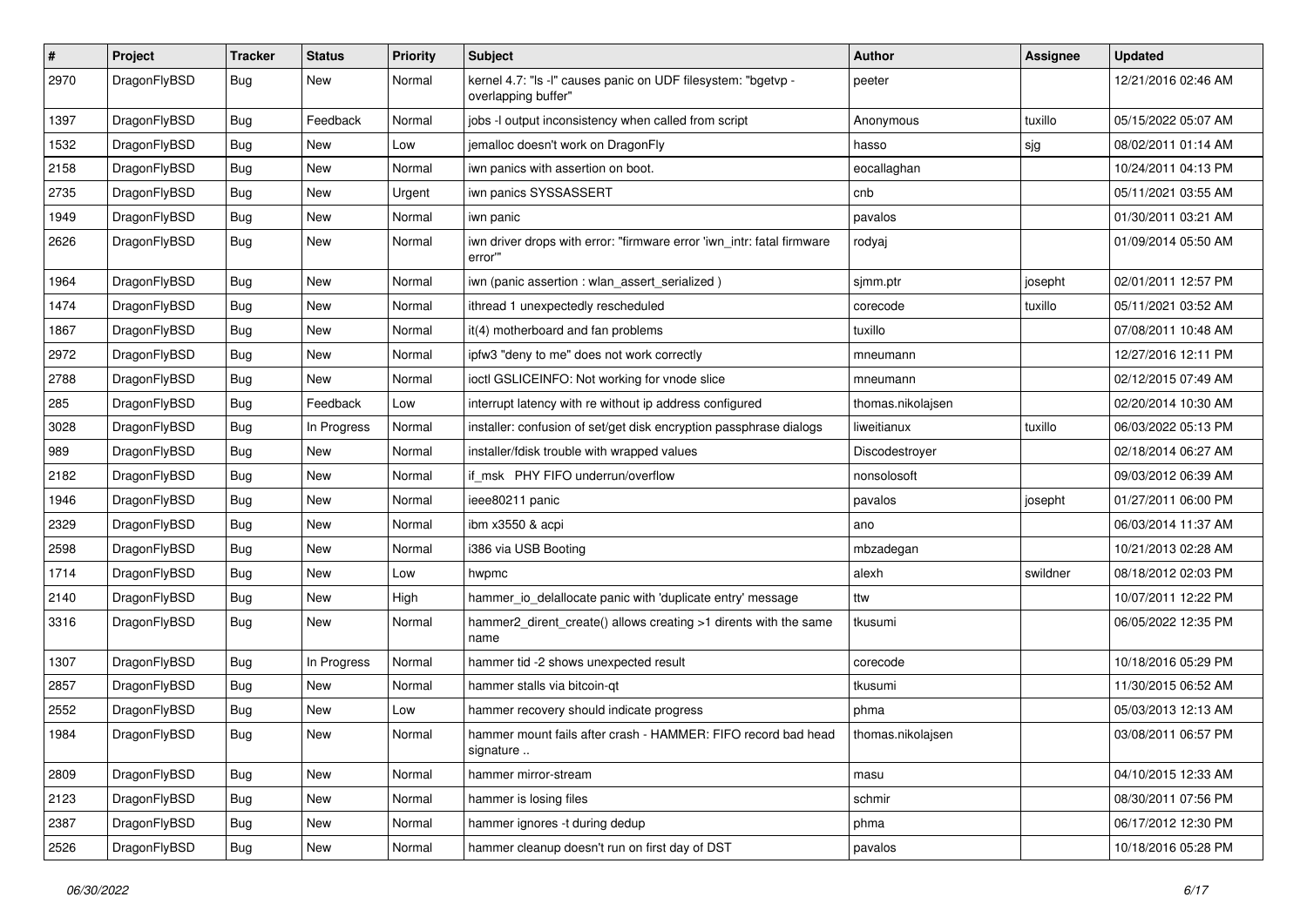| $\pmb{\#}$ | Project      | <b>Tracker</b> | <b>Status</b> | <b>Priority</b> | Subject                                                                                            | <b>Author</b>  | <b>Assignee</b> | <b>Updated</b>      |
|------------|--------------|----------------|---------------|-----------------|----------------------------------------------------------------------------------------------------|----------------|-----------------|---------------------|
| 1943       | DragonFlyBSD | Bug            | <b>New</b>    | Normal          | hammer assertion panic                                                                             | peter          |                 | 12/27/2010 12:45 AM |
| 2124       | DragonFlyBSD | Bug            | <b>New</b>    | Normal          | getty repeating too quickly on port /dev/ttyv0                                                     | sgeorge.ml     |                 | 09/01/2011 04:28 AM |
| 2282       | DragonFlyBSD | Bug            | In Progress   | Normal          | gdb segfaults with certain corefiles                                                               | tuxillo        |                 | 01/18/2012 04:40 PM |
| 3222       | DragonFlyBSD | Bug            | New           | Normal          | gcc - undefined reference to '__atomic_load' (missing libatomic?)                                  | mneumann       |                 | 02/08/2020 02:45 AM |
| 331        | DragonFlyBSD | Bug            | In Progress   | Normal          | ftpsesame (aka Bridging S01E03)                                                                    | bastyaelvtars  |                 | 03/09/2013 12:28 PM |
| 781        | DragonFlyBSD | Bug            | In Progress   | Normal          | fdisk uses wrong geometry on usb flash drives                                                      | corecode       | tuxillo         | 05/11/2021 03:50 AM |
| 2806       | DragonFlyBSD | Bug            | <b>New</b>    | Normal          | failed to configure a link-local address on ath0 (errno = 22)                                      | Chingyuan      |                 | 05/25/2021 01:00 AM |
| 3011       | DragonFlyBSD | Bug            | In Progress   | Normal          | dragonfly/sys/dev/netif/re/re.c: suspicious code?                                                  | dcb            |                 | 07/29/2017 01:26 AM |
| 2886       | DragonFlyBSD | Bug            | <b>New</b>    | Normal          | dragonfly mail agent: sending a testmail causes high system load                                   | worf           |                 | 02/05/2016 05:53 AM |
| 1951       | DragonFlyBSD | Bug            | <b>New</b>    | Normal          | dma_timeouts at phyaddr on a good hdd                                                              | peur.neu       |                 | 01/04/2011 07:12 AM |
| 1547       | DragonFlyBSD | Bug            | In Progress   | Normal          | disklabel64 automatic sizing                                                                       | corecode       | tuxillo         | 05/11/2021 03:52 AM |
| 3141       | DragonFlyBSD | Bug            | New           | Normal          | dhclient blocks boot process                                                                       | rowo           |                 | 12/16/2018 11:01 AM |
| 1579       | DragonFlyBSD | Bug            | Feedback      | Normal          | dfly 2.4.1 does not like HP DL360G4p and Smart Array 6400 with<br>MSA <sub>20</sub>                | tomaz.borstnar | tuxillo         | 06/02/2014 02:44 PM |
| 2082       | DragonFlyBSD | Bug            | <b>New</b>    | Normal          | dfbsd 2.10.1 amd64 - mc port build error with 'bmake bin-install'                                  | sun-doctor     |                 | 05/25/2011 07:18 PM |
| 2100       | DragonFlyBSD | Bug            | Feedback      | Normal          | devfs related panic                                                                                | sepherosa      | alexh           | 07/10/2011 02:29 PM |
| 1876       | DragonFlyBSD | Bug            | New           | Normal          | devfs in jail + logging out from console(ttyv1+) -> panic                                          | qhwt.dfly      | tuxillo         | 05/31/2022 03:24 PM |
| 2604       | DragonFlyBSD | Bug            | <b>New</b>    | Normal          | dell laptop does not boot with LATEST                                                              | isenmann       |                 | 11/20/2013 02:07 AM |
| 2917       | DragonFlyBSD | Bug            | New           | Normal          | da8: reading primary partition table: error accessing offset<br>000000000000 for 512               | liweitianux    |                 | 05/11/2021 08:43 PM |
| 3116       | DragonFlyBSD | Bug            | <b>New</b>    | Normal          | da0 detects on very big volume if to _remove_ usb install stick and<br>reboot on Intel NUC5PPYH    | dpostolov      |                 | 01/07/2018 09:40 PM |
| 2569       | DragonFlyBSD | Bug            | <b>New</b>    | Normal          | ctime NFS                                                                                          | ferney         |                 | 08/11/2013 04:35 AM |
| 2319       | DragonFlyBSD | Bug            | New           | Normal          | crypt/passwd forward compat                                                                        | c.turner1      |                 | 02/28/2012 12:39 PM |
| 2547       | DragonFlyBSD | Bug            | <b>New</b>    | High            | crashed while doing a dry run of pkg_rolling-replace                                               | phma           |                 | 04/18/2013 10:40 PM |
| 3110       | DragonFlyBSD | Bug            | <b>New</b>    | Normal          | crash with ipfw3 under load                                                                        | bnegre82       |                 | 12/09/2017 06:22 AM |
| 2621       | DragonFlyBSD | Bug            | New           | Normal          | core dump using cdrom                                                                              | nonsolosoft    |                 | 12/27/2013 12:43 AM |
| 2712       | DragonFlyBSD | Bug            | <b>New</b>    | Normal          | connect(2) returns EINVAL when retrying after ECONNREFUSED                                         | jorisgio       |                 | 08/14/2014 05:31 PM |
| 2389       | DragonFlyBSD | Bug            | New           | Normal          | computer crashed while listing processes                                                           | phma           |                 | 06/18/2012 02:49 PM |
| 3240       | DragonFlyBSD | Bug            | New           | High            | compile error because of openssl with /usr/dports/security/rhash for UlasSAYGIN<br>mysql 8 install |                |                 | 06/04/2020 08:05 AM |
| 1618       | DragonFlyBSD | Bug            | Feedback      | Normal          | collision for 'struct pmap' when using RPC and <sys user.h=""></sys>                               | carenas        |                 | 05/11/2021 04:05 AM |
| 1127       | DragonFlyBSD | Bug            | Feedback      | Low             | cdrom drive not detected                                                                           | tgr            | corecode        | 01/15/2015 08:55 AM |
| 2924       | DragonFlyBSD | <b>Bug</b>     | New           | Normal          | cat -v fails to tag characters in extended table with M- prefix with<br>some locales               | sevan          |                 | 07/11/2016 07:18 AM |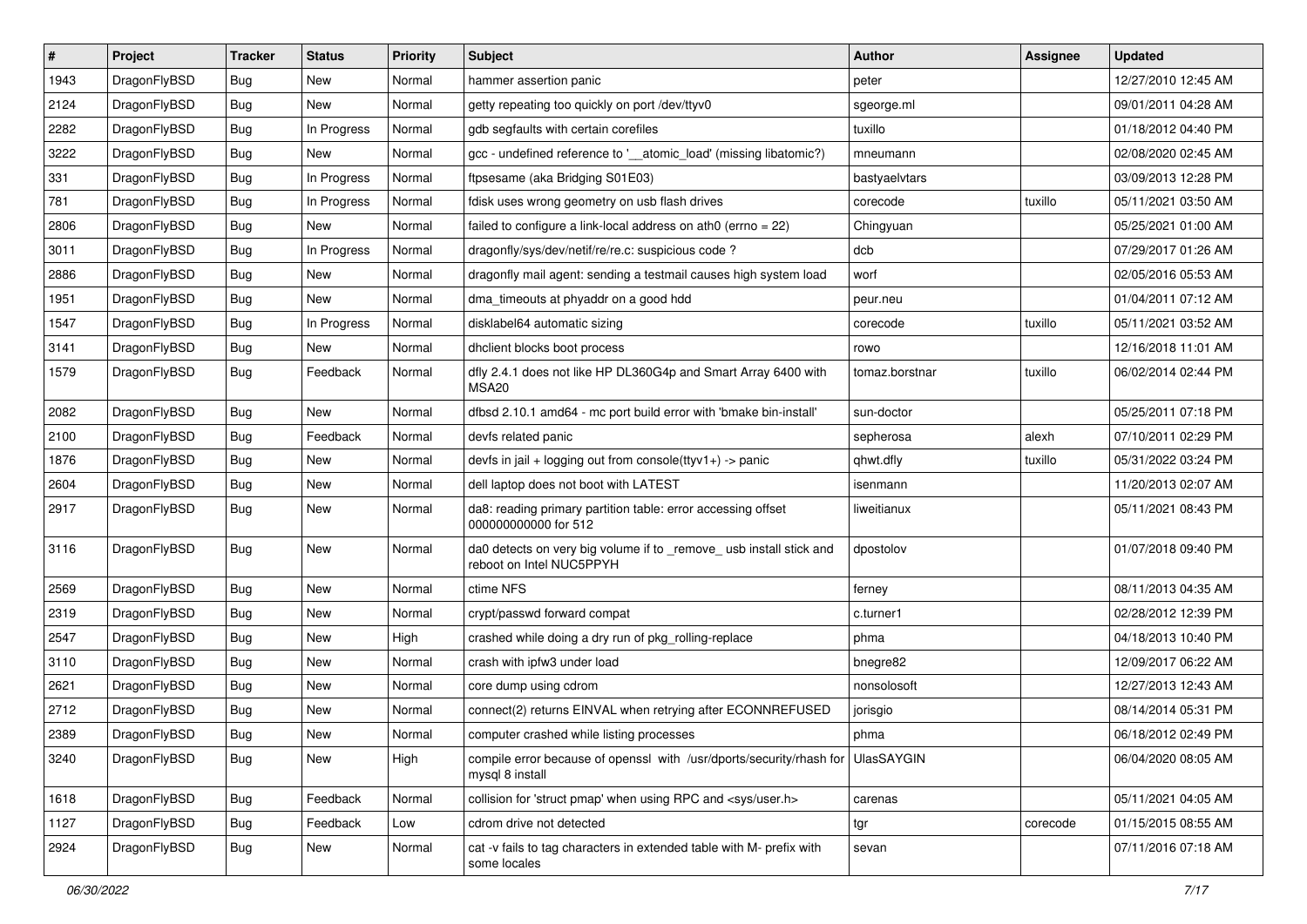| $\vert$ # | Project      | <b>Tracker</b> | <b>Status</b> | <b>Priority</b> | <b>Subject</b>                                                                                            | <b>Author</b>   | Assignee | <b>Updated</b>      |
|-----------|--------------|----------------|---------------|-----------------|-----------------------------------------------------------------------------------------------------------|-----------------|----------|---------------------|
| 1584      | DragonFlyBSD | Bug            | In Progress   | Normal          | can't use ssh from jail: debug1: read passphrase: can't open<br>dev/tty: Device busy/                     | corecode        | tuxillo  | 05/11/2021 03:53 AM |
| 1587      | DragonFlyBSD | <b>Bug</b>     | Feedback      | Normal          | can't gdb across fork                                                                                     | corecode        | tuxillo  | 05/11/2021 03:54 AM |
| 2531      | DragonFlyBSD | Bug            | <b>New</b>    | Normal          | camcontrol fails to disable APM                                                                           | m.lombardi85    |          | 03/23/2013 12:28 PM |
| 2882      | DragonFlyBSD | <b>Bug</b>     | <b>New</b>    | Low             | bridge sends packets from individual interfaces                                                           | arcade@b1t.name |          | 01/09/2016 12:43 PM |
| 3006      | DragonFlyBSD | <b>Bug</b>     | New           | Normal          | boot0cfg: panic in kern udev.c in function udev dict set cstr when<br>installing in VirtualBox            | MichiGreat      |          | 04/01/2017 02:22 PM |
| 2680      | DragonFlyBSD | Bug            | <b>New</b>    | Low             | boot0cfg update makes box unbootable                                                                      | herrgard        |          | 06/10/2014 06:02 AM |
| 806       | DragonFlyBSD | Bug            | Feedback      | Normal          | boot error on MacBook                                                                                     | tralamazza      |          | 06/04/2022 05:28 AM |
| 1525      | DragonFlyBSD | <b>Bug</b>     | <b>New</b>    | Normal          | boehm-gc problems                                                                                         | hasso           |          | 10/13/2012 07:13 PM |
| 1442      | DragonFlyBSD | <b>Bug</b>     | <b>New</b>    | Normal          | blocking SIGSEGV and triggering a segment violation produces an<br>all CPU consuming process              | corecode        | tuxillo  | 05/11/2021 03:52 AM |
| 1246      | DragonFlyBSD | <b>Bug</b>     | New           | Normal          | bad resolution (monitor desync) with livedvd                                                              | Przem0l         |          | 02/18/2014 06:29 AM |
| 3143      | DragonFlyBSD | <b>Bug</b>     | New           | Normal          | assertion "0" failed in hammer2 inode xop chain sync                                                      | cbin            |          | 07/18/2018 12:50 PM |
| 2459      | DragonFlyBSD | <b>Bug</b>     | Feedback      | Normal          | apic problems with HP Probook 4510s                                                                       | thowe           |          | 11/27/2021 08:22 AM |
| 1521      | DragonFlyBSD | Bug            | Feedback      | Normal          | amd64 2.4 livecd won't mount root at boot                                                                 | bolapara        |          | 01/28/2018 03:45 AM |
| 1287      | DragonFlyBSD | <b>Bug</b>     | Feedback      | Normal          | altg configuration doesn't work                                                                           | corecode        | tuxillo  | 05/11/2021 03:51 AM |
| 2306      | DragonFlyBSD | Bug            | New           | Normal          | a crash starts the kernel debugger in text mode, but just reboots in X                                    | phma            |          | 02/11/2012 08:02 PM |
| 2115      | DragonFlyBSD | <b>Bug</b>     | <b>New</b>    | Normal          | [msk] system freeze after receive some paquet                                                             | bsdsx           |          | 08/22/2011 10:22 AM |
| 2878      | DragonFlyBSD | <b>Bug</b>     | <b>New</b>    | Low             | [fix] CCVER problem when using clang and cpu extensions<br>(intrinsics)                                   | arcade@b1t.name |          | 06/24/2016 04:25 AM |
| 3226      | DragonFlyBSD | Bug            | New           | Normal          | Xorg freezes in vm: thread stuck in "objtrm1"                                                             | peeter          |          | 04/08/2020 02:10 AM |
| 2311      | DragonFlyBSD | <b>Bug</b>     | New           | Normal          | Xorg crash having something to do with drm                                                                | phma            |          | 02/22/2012 09:59 AM |
| 2808      | DragonFlyBSD | Bug            | New           | Normal          | X freeze by switching between X and VT - results in black screen                                          | lukesky333      |          | 05/11/2021 03:55 AM |
| 3284      | DragonFlyBSD | Bug            | New           | Normal          | Wrong towlower() result for U+038A                                                                        | bhaible         |          | 07/10/2021 03:34 AM |
| 2360      | DragonFlyBSD | <b>Bug</b>     | In Progress   | Normal          | Wishlist: virtio driver import                                                                            | vsrinivas       |          | 06/04/2022 04:16 AM |
| 3302      | DragonFlyBSD | <b>Bug</b>     | New           | Normal          | Will not boot on System76 Lemur Pro (lemp10)                                                              | piecuch         |          | 11/03/2021 10:21 AM |
| 2125      | DragonFlyBSD | Bug            | New           | Normal          | Weird garbage in dmesg                                                                                    | herrgard        |          | 08/30/2011 08:04 PM |
| 341       | DragonFlyBSD | Bug            | New           | Normal          | Vinum erroneously repors devices as busy                                                                  | corecode        | swildner | 01/21/2012 04:50 AM |
| 2631      | DragonFlyBSD | <b>Bug</b>     | In Progress   | Low             | Verify library versioning current with full package build and switch it<br>on (after publishing packages) | tuxillo         |          | 05/11/2021 04:06 AM |
| 293       | DragonFlyBSD | Bug            | Feedback      | Low             | Various updates to the handbook                                                                           | victor          | victor   | 03/10/2013 04:46 AM |
| 2622      | DragonFlyBSD | Bug            | <b>New</b>    | Normal          | VAIO FIT15E fn keys support                                                                               | nonsolosoft     |          | 12/31/2013 01:31 AM |
| 1390      | DragonFlyBSD | Bug            | In Progress   | Normal          | Use id t type for {get, set}priority()                                                                    | Anonymous       | tuxillo  | 07/05/2019 02:18 AM |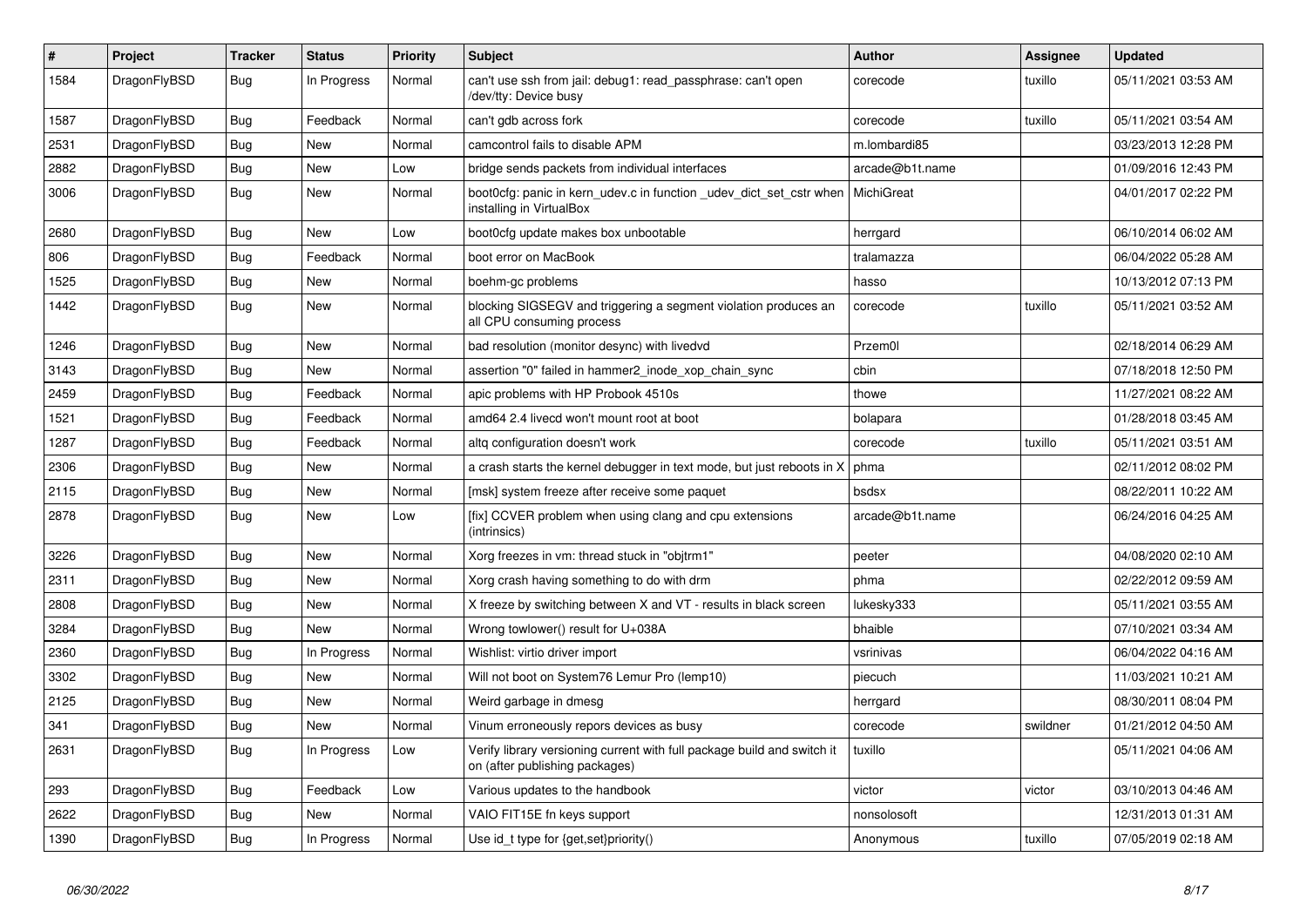| #    | Project      | <b>Tracker</b> | <b>Status</b> | <b>Priority</b> | Subject                                                                                                                                                  | Author          | <b>Assignee</b> | <b>Updated</b>      |
|------|--------------|----------------|---------------|-----------------|----------------------------------------------------------------------------------------------------------------------------------------------------------|-----------------|-----------------|---------------------|
| 2316 | DragonFlyBSD | Bug            | New           | Normal          | Ungraceful invalid password handling for adding a new user in the<br>installer                                                                           | rune            |                 | 04/27/2012 11:23 PM |
| 998  | DragonFlyBSD | Bug            | In Progress   | Normal          | Unconfiguring a vn while it is mounted                                                                                                                   | rumcic          | tuxillo         | 05/11/2021 04:00 AM |
| 1560 | DragonFlyBSD | Bug            | Feedback      | Normal          | Unable to modify partition table on ThinkPad T61p during install                                                                                         | rehsack         |                 | 01/15/2015 08:57 AM |
| 1454 | DragonFlyBSD | <b>Bug</b>     | Feedback      | Normal          | Unable to boot from external USB DVD drive                                                                                                               | elekktretterr   |                 | 05/11/2021 04:01 AM |
| 2675 | DragonFlyBSD | <b>Bug</b>     | New           | Low             | Ultimate N WiFi Link 5300 get iwn_intr: fatal firmware error on 5GHz                                                                                     | revuwa          |                 | 05/11/2021 04:07 AM |
| 2061 | DragonFlyBSD | Bug            | <b>New</b>    | Normal          | USB keyboard boot panic                                                                                                                                  | sjg             |                 | 05/04/2012 12:20 AM |
| 2077 | DragonFlyBSD | <b>Bug</b>     | New           | Normal          | USB devices conflicting                                                                                                                                  | srussell        |                 | 05/17/2011 05:12 PM |
| 846  | DragonFlyBSD | Bug            | Feedback      | Normal          | USB bugs:usb mouse can't used!                                                                                                                           | frankning       |                 | 01/15/2015 08:36 AM |
| 2802 | DragonFlyBSD | <b>Bug</b>     | New           | Normal          | USB Wifi urtwn0 crash from cd boot                                                                                                                       | opvalues        |                 | 03/10/2015 01:07 AM |
| 3139 | DragonFlyBSD | Bug            | New           | Normal          | USB Mouse Does Not Work in DragonflyBSD guest on VirtualBox                                                                                              | chiguy1256      |                 | 06/24/2018 10:14 PM |
| 1613 | DragonFlyBSD | Bug            | Feedback      | Normal          | USB Keyboard not working on master                                                                                                                       | elekktretterr   |                 | 05/11/2021 04:05 AM |
| 2822 | DragonFlyBSD | Bug            | New           | Normal          | USB 3.0 stick throws "reading primary partition table: error<br>accessing offset 000[] for 152" error, while the stick works on any<br>other OS I tested | revuwa          | profmakx        | 06/29/2015 05:56 AM |
| 3311 | DragonFlyBSD | Bug            | New           | Low             | TrueCrypt support may cause kernel crash                                                                                                                 | arcade@b1t.name |                 | 04/29/2022 06:19 AM |
| 2153 | DragonFlyBSD | Bug            | <b>New</b>    | Normal          | Too many unuseful warnings at boot                                                                                                                       | juanfra684      |                 | 10/18/2011 10:16 PM |
| 2371 | DragonFlyBSD | <b>Bug</b>     | <b>New</b>    | Normal          | Timezone problem with America/Sao Paulo                                                                                                                  | raitech         |                 | 05/17/2012 01:42 PM |
| 1982 | DragonFlyBSD | Bug            | <b>New</b>    | Low             | There is no linuxulator on x86-64                                                                                                                        | herrgard        |                 | 05/31/2022 02:25 PM |
| 2820 | DragonFlyBSD | Bug            | New           | Normal          | TP-Link USB Wi-Fi adapter cannot be reattached to the system                                                                                             | shamaz          |                 | 05/22/2015 09:45 PM |
| 3157 | DragonFlyBSD | <b>Bug</b>     | New           | Normal          | TP-Link UE300 not working in 5.2-RELEASE                                                                                                                 | tuxillo         |                 | 11/15/2018 02:08 PM |
| 2391 | DragonFlyBSD | Bug            | In Progress   | Normal          | System lock with ahci and acpi enabled on ATI RS690 chipset with<br>SMB600 sata controller                                                               | jorisgio        | vadaszi         | 06/03/2015 03:51 PM |
| 2308 | DragonFlyBSD | Bug            | New           | Normal          | System freeze when unloading snd_hda                                                                                                                     | jaydg           |                 | 02/19/2012 07:15 AM |
| 1884 | DragonFlyBSD | Bug            | New           | Normal          | System completely freezes while listening music (devbuf: malloc<br>limit exceeded)                                                                       | shamaz          |                 | 01/24/2011 05:00 PM |
| 2529 | DragonFlyBSD | <b>Bug</b>     | New           | Low             | Sundance network adapter is not detected and attached                                                                                                    | kworr           |                 | 03/25/2013 02:29 AM |
| 1336 | DragonFlyBSD | Bug            | In Progress   | Normal          | Still looking for reports of missed directory entries w/ HAMMER                                                                                          | dillon          |                 | 05/11/2021 04:00 AM |
| 1313 | DragonFlyBSD | Bug            | New           | Low             | Signal code in kernel needs major overhaul (signal queues,<br>si_code, si_addr)                                                                          | hasso           |                 | 05/11/2021 04:00 AM |
| 3318 | DragonFlyBSD | Bug            | In Progress   | Normal          | Segmenation fault when a process resumed with checkpt exits                                                                                              | zabolekar       | tuxillo         | 06/18/2022 08:24 AM |
| 2094 | DragonFlyBSD | <b>Bug</b>     | New           | Normal          | Segfault when gdb printing backtrace from core dump                                                                                                      | greenrd         |                 | 06/25/2011 04:14 PM |
| 3278 | DragonFlyBSD | <b>Bug</b>     | New           | Normal          | Second screen image is distorted                                                                                                                         | arcade@b1t.name |                 | 07/10/2021 03:36 AM |
| 2731 | DragonFlyBSD | <b>Bug</b>     | In Progress   | Normal          | Screen full of random colors when starting Xorg with Intel Haswell<br>HD Graphics P4600                                                                  | jkatzmaier      |                 | 11/12/2014 04:08 PM |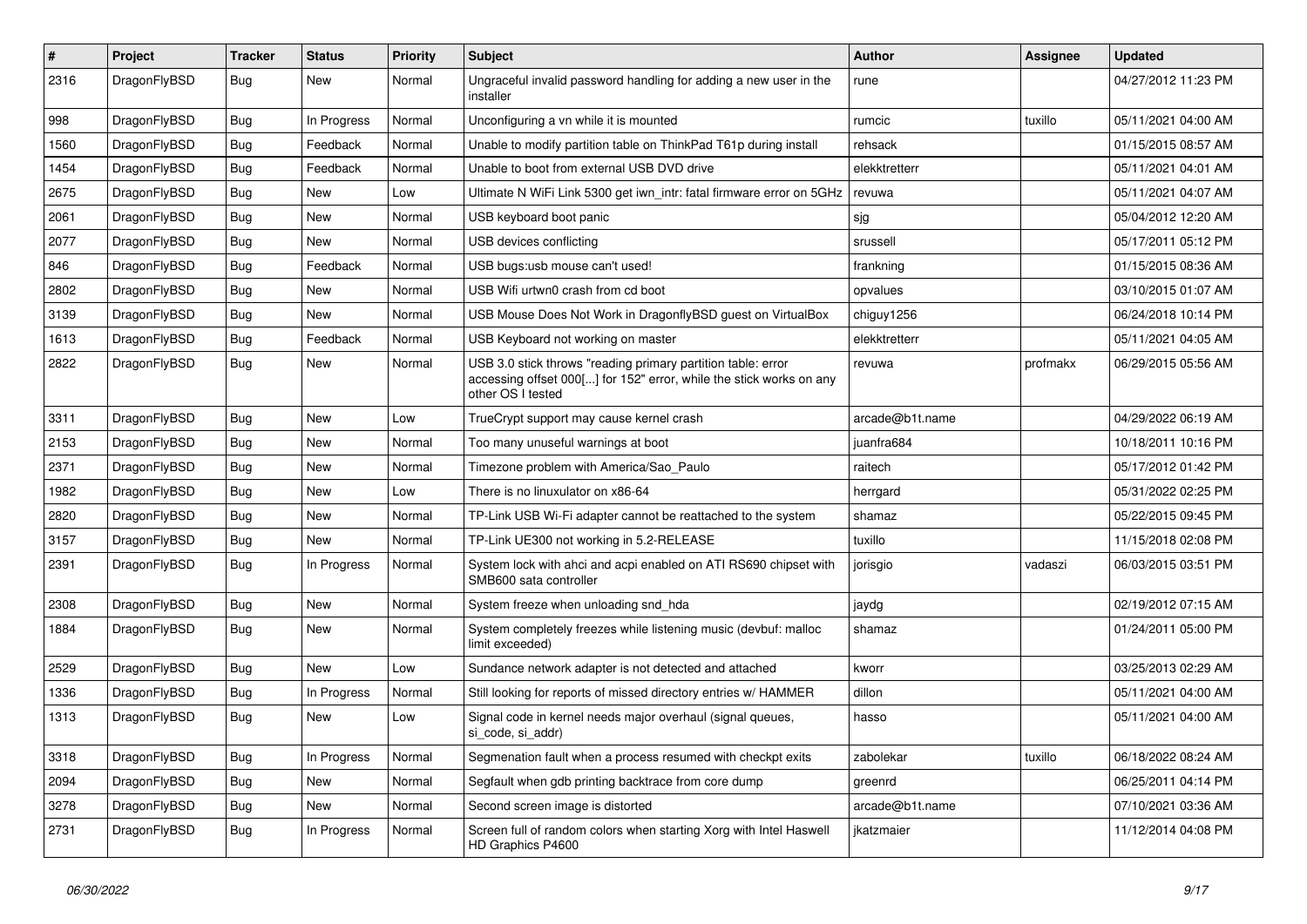| $\vert$ # | Project      | <b>Tracker</b> | <b>Status</b> | <b>Priority</b> | Subject                                                                                         | Author        | Assignee | <b>Updated</b>      |
|-----------|--------------|----------------|---------------|-----------------|-------------------------------------------------------------------------------------------------|---------------|----------|---------------------|
| 3243      | DragonFlyBSD | Bug            | <b>New</b>    | Normal          | SMART status not reported properly for SSD disks                                                | daftaupe      |          | 09/09/2020 11:03 PM |
| 1194      | DragonFlyBSD | Bug            | <b>New</b>    | Normal          | SCSI errors while trying to copy photos from my camera                                          | elekktretterr |          | 01/14/2015 04:39 PM |
| 2587      | DragonFlyBSD | <b>Bug</b>     | <b>New</b>    | Normal          | SATA DVD writer not detected by DragonFly                                                       | srussell      |          | 09/04/2020 08:55 AM |
| 2095      | DragonFlyBSD | Bug            | <b>New</b>    | Low             | Running installer post-install: Unsupported DFUI transport "                                    | greenrd       |          | 06/26/2011 09:20 AM |
| 3300      | DragonFlyBSD | Bug            | <b>New</b>    | Normal          | Running Xvnc from TigerVNC package through the INETD daemon<br>in TCP WAIT mode fails hard      | adrian        |          | 01/08/2022 04:25 AM |
| 3029      | DragonFlyBSD | Bug            | New           | Normal          | Running DflyBSD 4.8 on FreeBSD bhyve as a guest                                                 | iron          |          | 05/13/2022 04:33 AM |
| 3298      | DragonFlyBSD | Bug            | New           | Normal          | Running "w" and having logged in via XDM through VNC, "w" prints<br>an extra error message      | piecuch       |          | 10/25/2021 09:16 AM |
| 2629      | DragonFlyBSD | Bug            | <b>New</b>    | Normal          | Replace gcc44 with llvm34, clang34, and libc++                                                  | tuxillo       |          | 06/02/2014 02:30 PM |
| 2509      | DragonFlyBSD | <b>Bug</b>     | <b>New</b>    | Normal          | Redefinition of DIRBLKSIZ in restore(8)                                                         | swildner      |          | 06/04/2022 04:40 AM |
| 2819      | DragonFlyBSD | Bug            | In Progress   | Normal          | Random micro system freezes after a week of uptime                                              | ftigeot       | dillon   | 08/16/2015 08:46 PM |
| 2288      | DragonFlyBSD | Bug            | Feedback      | Normal          | Random IO performance loss introduced since January 1st                                         | lentferj      |          | 01/23/2013 04:21 PM |
| 3134      | DragonFlyBSD | <b>Bug</b>     | New           | Normal          | RFC 3021 (/31 networks) appear to be unsupported                                                | jailbird      |          | 05/16/2018 11:03 PM |
| 2881      | DragonFlyBSD | Bug            | <b>New</b>    | Normal          | Pulseaudio hangs/resets system when starting X11                                                | mneumann      |          | 01/09/2016 03:08 AM |
| 3117      | DragonFlyBSD | <b>Bug</b>     | New           | Normal          | Problem with colours if "intel" video-driver used                                               | dpostolov     |          | 01/07/2018 11:35 PM |
| 1668      | DragonFlyBSD | Bug            | Feedback      | Normal          | Power button not working                                                                        | elekktretterr |          | 03/10/2013 06:22 AM |
| 2617      | DragonFlyBSD | Bug            | Feedback      | Normal          | Possible issue with wireless mouse on 3.6 release                                               | FilippoMo     |          | 01/14/2015 03:42 PM |
| 2020      | DragonFlyBSD | <b>Bug</b>     | New           | Low             | Port brcm80211 driver from Linux to DragonFly BSD                                               | studer        |          | 03/05/2011 10:54 PM |
| 884       | DragonFlyBSD | Bug            | In Progress   | High            | Performance/memory problems under filesystem IO load                                            | hasso         |          | 05/11/2021 03:50 AM |
| 2092      | DragonFlyBSD | <b>Bug</b>     | <b>New</b>    | Normal          | Panic: Bad link elm 0x next->prev != elm                                                        | masterblaster | dillon   | 12/04/2011 12:49 PM |
| 1860      | DragonFlyBSD | <b>Bug</b>     | Feedback      | Normal          | Panic while creating UFS fs on vn(4) for initrd                                                 | matthias      |          | 02/29/2012 07:16 AM |
| 2641      | DragonFlyBSD | Bug            | <b>New</b>    | Normal          | Panic when loading natapci as module                                                            | tuxillo       |          | 05/11/2021 03:54 AM |
| 1873      | DragonFlyBSD | Bug            | New           | Normal          | Panic upon usb mouse detach and reattaching                                                     | rumcic        |          | 02/01/2011 09:53 AM |
| 1250      | DragonFlyBSD | Bug            | Feedback      | Normal          | Panic upon plugging an USB flash drive into the machine                                         | rumcic        |          | 03/10/2013 05:17 AM |
| 1939      | DragonFlyBSD | <b>Bug</b>     | New           | Normal          | Panic on nightly build and stress test box                                                      | lentferj      |          | 12/18/2010 08:41 AM |
| 2081      | DragonFlyBSD | Bug            | Feedback      | Normal          | Panic on device "detach" / "failure"                                                            | vsrinivas     |          | 02/29/2012 07:11 AM |
| 2071      | DragonFlyBSD | Bug            | New           | High            | Panic on assertion: $(int)(flag->seq - seq) > 0$ in hammer flusher flush<br>after inode error   | vsrinivas     |          | 06/12/2011 07:59 AM |
| 2812      | DragonFlyBSD | Bug            | New           | Normal          | Panic on Intel DE3815TYKHE                                                                      | tmorp         |          | 05/14/2015 03:14 PM |
| 2037      | DragonFlyBSD | <b>Bug</b>     | Feedback      | Normal          | Panic Bad link elm while building packages                                                      | ftigeot       | dillon   | 04/21/2011 07:20 AM |
| 1580      | DragonFlyBSD | <b>Bug</b>     | Feedback      | Normal          | Panic (Fatal trap 12: page fault while in kernel mode) while playing<br>with pf and netif names | rumcic        |          | 12/21/2018 01:21 AM |
| 1428      | DragonFlyBSD | <b>Bug</b>     | Feedback      | Low             | POSIX.1e implementation is too old                                                              | hasso         | tuxillo  | 05/11/2021 04:00 AM |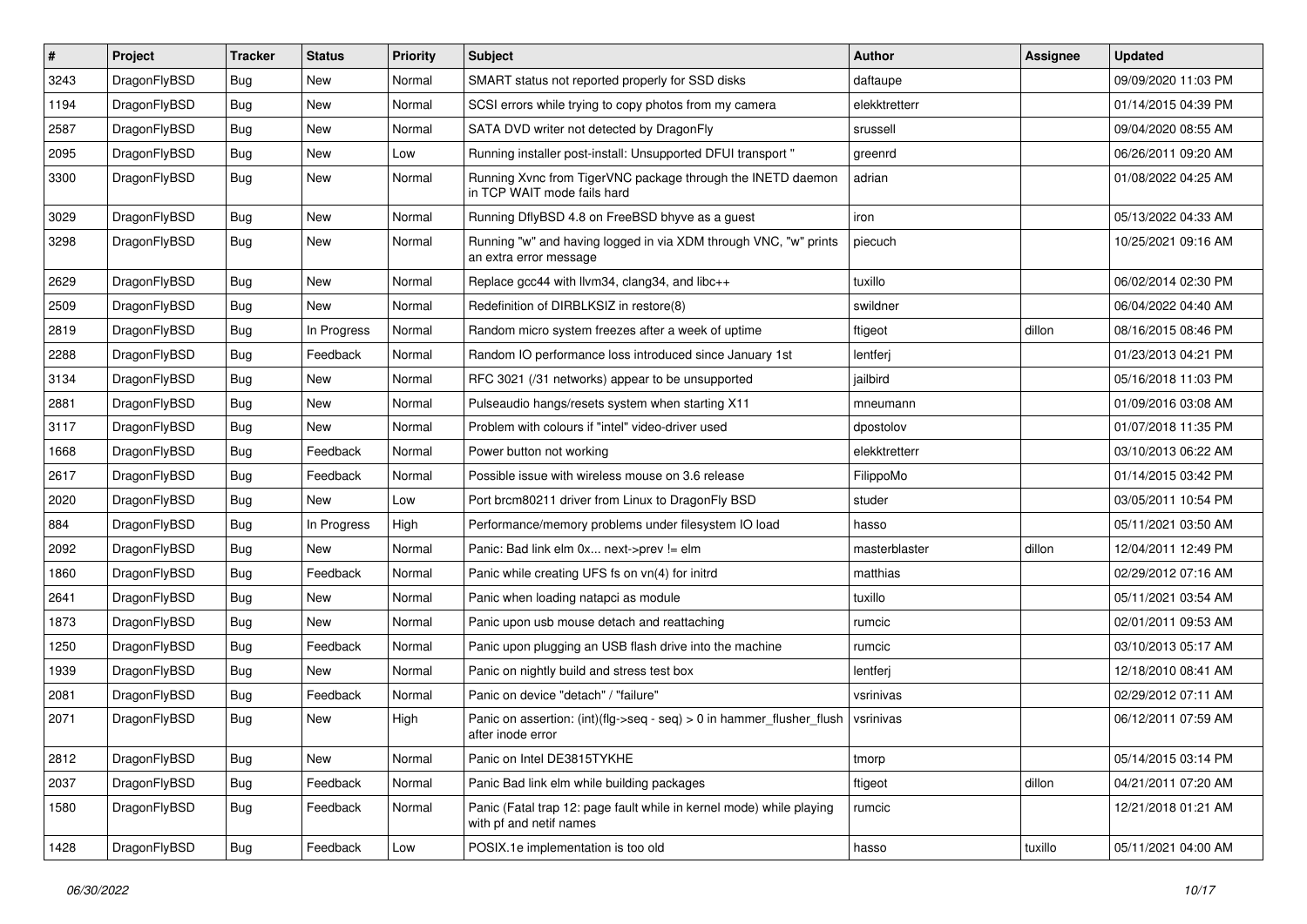| $\sharp$ | Project      | <b>Tracker</b> | <b>Status</b> | <b>Priority</b> | Subject                                                                                   | <b>Author</b> | Assignee  | <b>Updated</b>      |
|----------|--------------|----------------|---------------|-----------------|-------------------------------------------------------------------------------------------|---------------|-----------|---------------------|
| 3199     | DragonFlyBSD | Bug            | <b>New</b>    | Normal          | PFS label not found panic                                                                 | tse           |           | 08/21/2019 03:51 AM |
| 3101     | DragonFlyBSD | Bug            | New           | Low             | PFI CGI install not working in dragonflybsd 5.0.1 USB install                             | bnegre82      |           | 05/11/2021 04:14 AM |
| 2161     | DragonFlyBSD | Bug            | New           | Normal          | Outdated xorg.conf file gets installed into etc and screws up mouse                       | eocallaghan   |           | 10/27/2011 01:51 PM |
| 2828     | DragonFlyBSD | Bug            | <b>New</b>    | High            | On AMD APUs and Bulldozer CPUs, the machdep.cpu_idle_hlt<br>sysctl should be 3 by default | vadaszi       | vadaszi   | 05/11/2021 04:07 AM |
| 2051     | DragonFlyBSD | Bug            | New           | Normal          | No ipv6 lan route entry created on 2.10                                                   | ftigeot       |           | 04/21/2011 10:37 AM |
| 1774     | DragonFlyBSD | Bug            | New           | Normal          | New IP header cleanup branch available for testing                                        | dillon        |           | 05/15/2022 10:59 AM |
| 3317     | DragonFlyBSD | Bug            | In Progress   | Normal          | Network vtnet0 not working on Hetzner cloud                                               | mneumann      |           | 06/18/2022 03:55 AM |
| 679      | DragonFlyBSD | Bug            | <b>New</b>    | Low             | Netgraph backward compatibility for old *LEN constants                                    | nant          | nant      | 02/18/2014 05:45 AM |
| 3310     | DragonFlyBSD | Bug            | In Progress   | Normal          | NVMM+QEMU fail to boot with UEFI: Mem Assist Failed<br>[gpa=0xfffffff0]                   | liweitianux   |           | 01/11/2022 03:22 PM |
| 2496     | DragonFlyBSD | Bug            | <b>New</b>    | Normal          | NTFS malloc limit exceeded                                                                | plasmob       | tuxillo   | 02/19/2013 08:47 AM |
| 1695     | DragonFlyBSD | Bug            | New           | Normal          | NFS-related system breakdown                                                              | Anonymous     |           | 04/10/2014 12:35 AM |
| 3111     | DragonFlyBSD | Bug            | In Progress   | High            | Mouse lags every second heavily under X11                                                 | mneumann      |           | 12/12/2017 09:46 PM |
| 1463     | DragonFlyBSD | Bug            | New           | Normal          | Mountroot before drives are initialized                                                   | elekktretterr |           | 12/07/2010 01:30 PM |
| 2887     | DragonFlyBSD | Bug            | New           | Low             | Missing extattr_namespace_to_string and<br>extattr_string_to_namespace functions          | rubenk        |           | 02/06/2016 05:09 AM |
| 1456     | DragonFlyBSD | Bug            | Feedback      | Normal          | Microsoft wireless desktop problems                                                       | elekktretterr |           | 01/15/2015 08:34 AM |
| 385      | DragonFlyBSD | <b>Bug</b>     | Feedback      | Low             | Mail archive address removal                                                              | justin        | justin    | 03/09/2013 11:24 AM |
| 3165     | DragonFlyBSD | <b>Bug</b>     | <b>New</b>    | Normal          | Looping at boot time                                                                      | gop           |           | 12/28/2018 01:04 PM |
| 1502     | DragonFlyBSD | <b>Bug</b>     | In Progress   | Normal          | Lock while deleting files from nohistory HAMMER directories                               | hasso         |           | 03/10/2013 04:28 AM |
| 168      | DragonFlyBSD | <b>Bug</b>     | In Progress   | Normal          | Livelocked limit engaged while trying to setup IPW wireless                               | mschacht      | sepherosa | 05/11/2021 04:05 AM |
| 1591     | DragonFlyBSD | Bug            | Feedback      | Normal          | Lenovo X301 hangs with AHCI Driver CMD TIMEOUT<br>STS=d0 <bsy></bsy>                      | eocallaghan   |           | 05/11/2021 04:05 AM |
| 2414     | DragonFlyBSD | Bug            | In Progress   | Normal          | Lenovo S10 acpi freeze (not new)                                                          | davshao       |           | 05/11/2021 04:13 AM |
| 2396     | DragonFlyBSD | Bug            | Feedback      | High            | Latest 3.1 development version core dumps while destroying master<br><b>PFS</b>           | sgeorge       |           | 01/23/2013 04:10 PM |
| 2004     | DragonFlyBSD | Bug            | <b>New</b>    | Normal          | LWKT_WAIT_IPIQ panic                                                                      | steve         |           | 03/08/2011 05:46 PM |
| 1899     | DragonFlyBSD | <b>Bug</b>     | New           | Normal          | Keyboard doesn't work                                                                     | fransm        |           | 05/15/2022 03:32 PM |
| 3218     | DragonFlyBSD | <b>Bug</b>     | New           | Normal          | Kernel panics are not sent to comconsole when booted over EFI                             | mqudsi        |           | 12/02/2019 08:52 PM |
| 2421     | DragonFlyBSD | <b>Bug</b>     | New           | High            | Kernel panic: vm_fault: page 0xc0f70000 not busy!                                         | lentferj      |           | 10/03/2012 08:16 AM |
| 2052     | DragonFlyBSD | <b>Bug</b>     | New           | Normal          | Kernel panic: CPU APIC ID out of range                                                    | Anonymous     |           | 05/02/2011 11:06 AM |
| 3129     | DragonFlyBSD | <b>Bug</b>     | New           | High            | Kernel panic with 5.2.0 on A2SDi-4C-HLN4F                                                 | stateless     |           | 04/24/2018 12:50 AM |
| 3224     | DragonFlyBSD | <b>Bug</b>     | New           | Normal          | Kernel panic when trying to ping6                                                         | zhtw          |           | 03/08/2020 08:55 AM |
| 3235     | DragonFlyBSD | <b>Bug</b>     | New           | Normal          | Kernel panic in devfs_vnops.c                                                             | mneumann      |           | 04/28/2020 07:00 AM |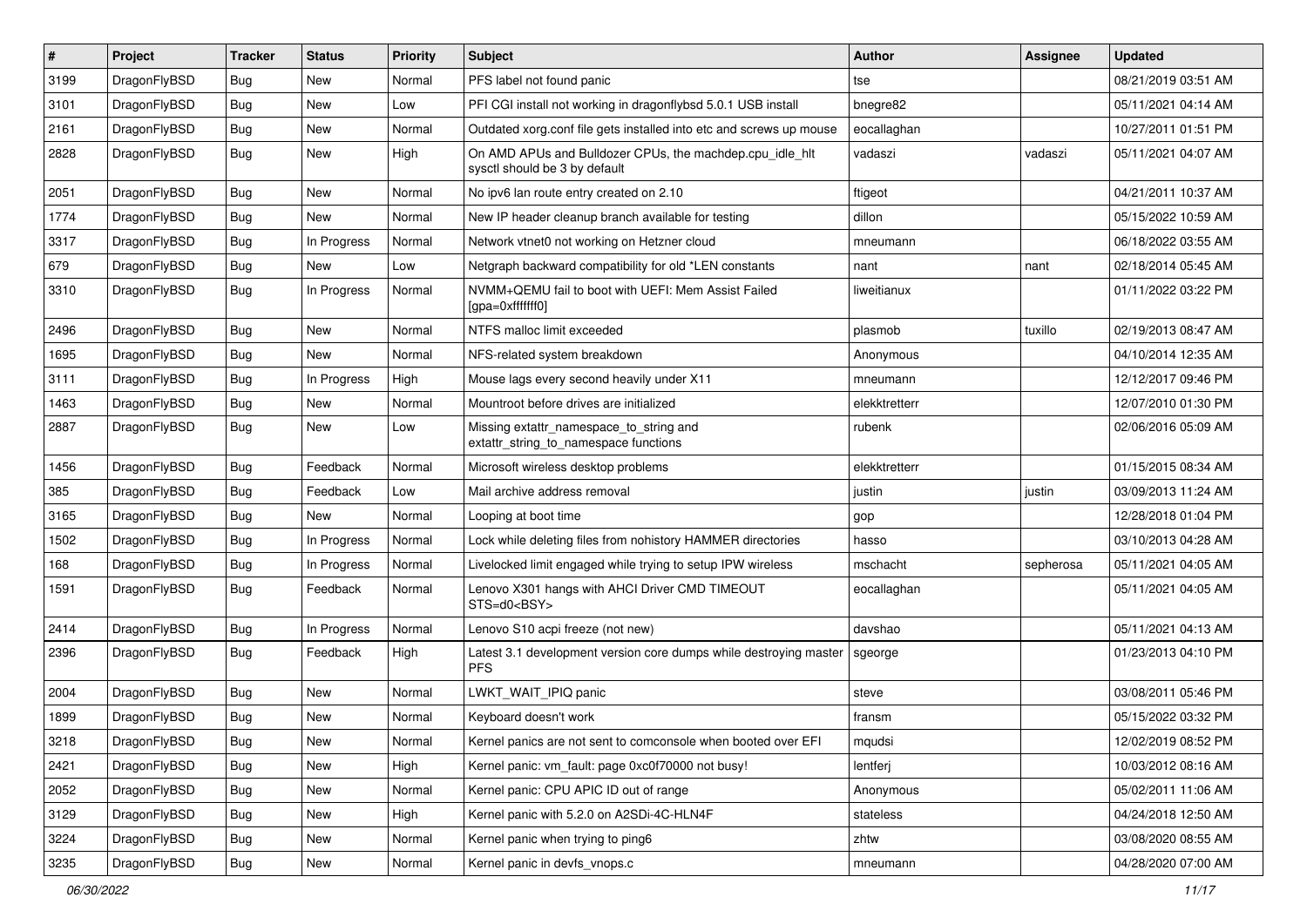| #    | Project      | <b>Tracker</b> | <b>Status</b> | <b>Priority</b> | Subject                                                                                                                                                     | <b>Author</b> | Assignee | <b>Updated</b>      |
|------|--------------|----------------|---------------|-----------------|-------------------------------------------------------------------------------------------------------------------------------------------------------------|---------------|----------|---------------------|
| 2891 | DragonFlyBSD | <b>Bug</b>     | <b>New</b>    | Normal          | Kernel panic in IEEE802.11 related code                                                                                                                     | shamaz        |          | 05/29/2016 05:49 PM |
| 1594 | DragonFlyBSD | <b>Bug</b>     | New           | Normal          | Kernel panic during boot from Live CD on Dell E6400                                                                                                         | bodie         |          | 05/11/2021 03:54 AM |
| 3247 | DragonFlyBSD | <b>Bug</b>     | New           | Normal          | Kernel panic doing nothing much                                                                                                                             | phma          |          | 09/12/2020 11:40 PM |
| 2250 | DragonFlyBSD | <b>Bug</b>     | <b>New</b>    | Normal          | Kernel panic                                                                                                                                                | adamk         |          | 11/23/2018 01:10 AM |
| 2473 | DragonFlyBSD | <b>Bug</b>     | New           | Normal          | Kernel crash when trying to up the wpi0 device (Dfly<br>v3.3.0.758.g47388-DEVELOPMENT)                                                                      | tomaz         |          | 02/24/2014 08:50 AM |
| 3280 | DragonFlyBSD | <b>Bug</b>     | New           | Normal          | KMS console and i915(4) not working in 6.0                                                                                                                  | cmusser       |          | 07/10/2021 03:35 AM |
| 3269 | DragonFlyBSD | Bug            | In Progress   | Normal          | Is double-buffer'd buf still required by HAMMER2?                                                                                                           | tkusumi       |          | 05/12/2021 04:09 PM |
| 1486 | DragonFlyBSD | Bug            | Feedback      | Normal          | Interrupt storm related to SATA DVD device                                                                                                                  | hasso         |          | 05/11/2021 04:01 AM |
| 2994 | DragonFlyBSD | <b>Bug</b>     | New           | Normal          | Intermittent boot hangs after git: hammer - HAMMER Version 7                                                                                                | davshao       |          | 03/30/2017 02:06 PM |
| 3120 | DragonFlyBSD | <b>Bug</b>     | New           | Normal          | Intel AC 8260 firmware does not load                                                                                                                        | Vintodrimmer  |          | 08/28/2018 03:30 AM |
| 2859 | DragonFlyBSD | <b>Bug</b>     | New           | Low             | Installer configuration menu always highlights "Select timezone", no<br>matter which step was last completed.                                               | cgag          |          | 12/02/2015 01:54 PM |
| 2858 | DragonFlyBSD | Bug            | New           | Low             | Installer "Local or UTC" question should have "No" selected by<br>default.                                                                                  | cgag          |          | 12/02/2015 01:18 PM |
| 1144 | DragonFlyBSD | <b>Bug</b>     | Feedback      | Normal          | Incorrect clock under KVM                                                                                                                                   | msylvan       |          | 03/09/2013 01:17 PM |
| 1836 | DragonFlyBSD | <b>Bug</b>     | New           | Normal          | Incorrect TCP checksum show up in tcpdump                                                                                                                   | robgar1       |          | 05/15/2022 11:22 AM |
| 2535 | DragonFlyBSD | <b>Bug</b>     | New           | Normal          | Imap processes apparentlt blocked on disk I/O                                                                                                               | ftigeot       |          | 04/02/2013 09:31 AM |
| 1882 | DragonFlyBSD | <b>Bug</b>     | New           | Low             | Idea for handling new USB vendor/device codes                                                                                                               | bmk           |          | 10/20/2010 12:15 PM |
| 1718 | DragonFlyBSD | Bug            | Feedback      | Normal          | IDE disk drive not detected by x86 64 2.6.1 Live CD                                                                                                         | bcox          |          | 11/27/2021 08:25 AM |
| 3215 | DragonFlyBSD | <b>Bug</b>     | New           | Normal          | Hang in tcdrain(3) after write(3)                                                                                                                           | noloader      |          | 11/25/2019 03:08 PM |
| 2738 | DragonFlyBSD | Bug            | New           | Normal          | Hammer: Strange behavior when trying to recover old version of<br>moved file                                                                                | roland        |          | 11/20/2014 08:02 AM |
| 1330 | DragonFlyBSD | Bug            | Feedback      | Normal          | Hammer, usb disk, SYNCHRONIZE CACHE failure                                                                                                                 | josepht       |          | 06/02/2014 04:56 AM |
| 2915 | DragonFlyBSD | <b>Bug</b>     | New           | High            | Hammer mirror-copy problem                                                                                                                                  | t dfbsd       |          | 08/25/2016 05:28 AM |
| 3194 | DragonFlyBSD | <b>Bug</b>     | New           | High            | Hammer kernel crash on mirror-stream of PFS after upgrade<br>(assertion "cursor->flags &<br>HAMMER CURSOR ITERATE CHECK" failed in<br>hammer_btree_iterate) | Anonymous     |          | 06/29/2019 01:32 PM |
| 1469 | DragonFlyBSD | Bug            | In Progress   | Normal          | Hammer history security concern                                                                                                                             | corecode      | tuxillo  | 05/11/2021 03:52 AM |
| 1907 | DragonFlyBSD | <b>Bug</b>     | New           | Normal          | Hammer crash in hammer_flusher_flush()                                                                                                                      | swildner      |          | 11/11/2010 05:07 AM |
| 2347 | DragonFlyBSD | Bug            | Feedback      | High            | Hammer PFSes destroy does not give back full space allocated to<br><b>PFS</b>                                                                               | sgeorge       |          | 07/19/2012 01:11 AM |
| 2852 | DragonFlyBSD | <b>Bug</b>     | New           | Normal          | Hammer File System - hangs on undo during system boot / mount -<br>will not recover on DragonFlyBSD newer than 3.6.0                                        | abale         |          | 05/11/2021 04:07 AM |
| 2958 | DragonFlyBSD | <b>Bug</b>     | Feedback      | Normal          | Hammer FS dies during pruning after massive write load                                                                                                      | neilb         |          | 10/11/2016 04:20 AM |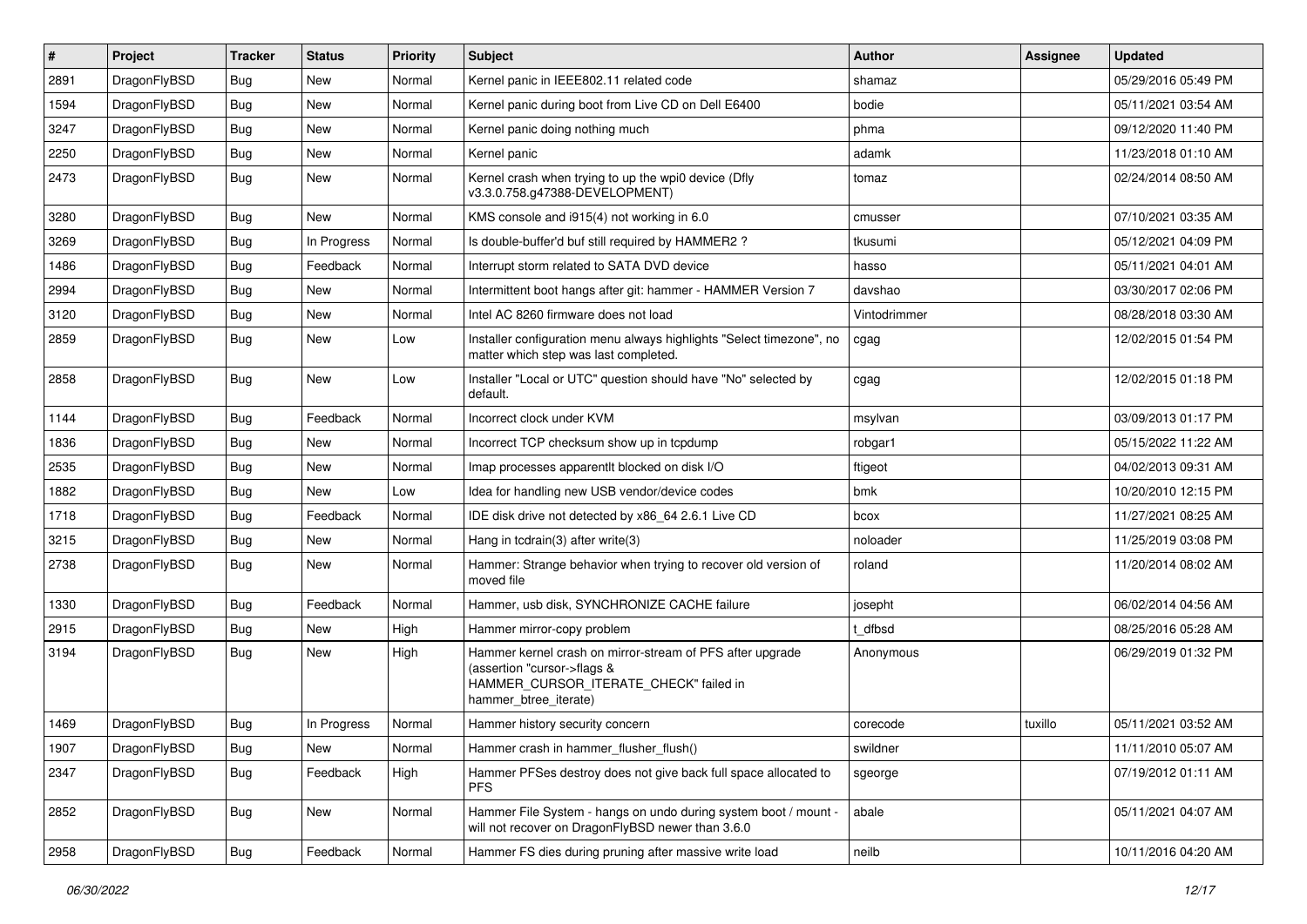| $\vert$ # | <b>Project</b> | <b>Tracker</b> | <b>Status</b> | <b>Priority</b> | <b>Subject</b>                                                                                            | <b>Author</b> | Assignee | <b>Updated</b>      |
|-----------|----------------|----------------|---------------|-----------------|-----------------------------------------------------------------------------------------------------------|---------------|----------|---------------------|
| 2803      | DragonFlyBSD   | <b>Bug</b>     | <b>New</b>    | Normal          | HAMMER: Warning: UNDO area too small!                                                                     | ftigeot       |          | 03/11/2015 03:42 PM |
| 3246      | DragonFlyBSD   | Bug            | <b>New</b>    | Normal          | HAMMER2 unable to handle ENOSPC properly                                                                  | tkusumi       |          | 09/04/2020 11:11 AM |
| 3249      | DragonFlyBSD   | <b>Bug</b>     | <b>New</b>    | Normal          | HAMMER2 fsync(2) not working properly                                                                     | tkusumi       |          | 09/21/2020 07:07 AM |
| 2287      | DragonFlyBSD   | Bug            | <b>New</b>    | Normal          | HAMMER(ROOT) Illegal UNDO TAIL signature at<br>300000001967c000                                           | y0n3t4n1      |          | 11/07/2018 01:22 AM |
| 2863      | DragonFlyBSD   | <b>Bug</b>     | <b>New</b>    | Normal          | HAMMER synch tid is zero                                                                                  | shamaz        |          | 12/12/2015 11:24 PM |
| 2647      | DragonFlyBSD   | <b>Bug</b>     | <b>New</b>    | Normal          | HAMMER panic on 3.6.0                                                                                     | tuxillo       |          | 05/11/2021 03:54 AM |
| 1717      | DragonFlyBSD   | Bug            | Feedback      | Normal          | HAMMER panic in hammer cursor down()                                                                      | josepht1      |          | 05/11/2021 04:05 AM |
| 2898      | DragonFlyBSD   | <b>Bug</b>     | <b>New</b>    | Normal          | <b>HAMMER</b> panic                                                                                       | pavalos       |          | 11/03/2018 07:05 AM |
| 1744      | DragonFlyBSD   | <b>Bug</b>     | In Progress   | Normal          | HAMMER fsstress panic in hammer setup child callback                                                      | vsrinivas     |          | 05/11/2021 04:05 AM |
| 1749      | DragonFlyBSD   | Bug            | In Progress   | Normal          | HAMMER fsstress panic in hammer flush inode core<br>'ip->flush_state != HAMMER_FST_FLUSH'                 | vsrinivas     |          | 05/11/2021 04:06 AM |
| 3047      | DragonFlyBSD   | Bug            | <b>New</b>    | Normal          | <b>HAMMER</b> critical write error                                                                        | samuel        |          | 06/19/2019 09:50 AM |
| 1831      | DragonFlyBSD   | <b>Bug</b>     | Feedback      | High            | HAMMER "malloc limit exceeded" panic                                                                      | eocallaghan   | dillon   | 06/04/2022 04:38 AM |
| 3205      | DragonFlyBSD   | <b>Bug</b>     | Feedback      | High            | Go compiler net test failing                                                                              | t dfbsd       | tuxillo  | 05/10/2021 02:45 AM |
| 3301      | DragonFlyBSD   | <b>Bug</b>     | <b>New</b>    | Normal          | Gkrellm from the packages is not showing logged in users in main<br>window, logged in users always $== 0$ | adrian        |          | 01/08/2022 04:24 AM |
| 2674      | DragonFlyBSD   | <b>Bug</b>     | <b>New</b>    | Normal          | <b>GPT Support</b>                                                                                        | ftigeot       |          | 12/28/2015 02:54 PM |
| 1947      | DragonFlyBSD   | <b>Bug</b>     | <b>New</b>    | Low             | GA-880GM-UD2H (rev. 1.3) AHCI fails to detect disks at the end of<br>the RAID controller                  | eocallaghan   |          | 11/27/2021 08:46 AM |
| 1877      | DragonFlyBSD   | Bug            | <b>New</b>    | Normal          | Freeze during 1st hammer cleanup after new install                                                        | elekktretterr |          | 05/15/2022 11:43 AM |
| 2638      | DragonFlyBSD   | Bug            | Feedback      | High            | Fix machdep.pmap_mmu_optimize                                                                             | tuxillo       |          | 05/11/2021 04:07 AM |
| 3266      | DragonFlyBSD   | <b>Bug</b>     | <b>New</b>    | High            | Filesystems broken due to "KKASSERT(count &<br>TOK COUNTMASK);"                                           | tkusumi       |          | 03/15/2021 01:21 PM |
| 2072      | DragonFlyBSD   | Bug            | <b>New</b>    | Normal          | Fatal trap 12: stopped at lwkt send ipig3                                                                 | rumcic        |          | 05/17/2011 04:12 AM |
| 2799      | DragonFlyBSD   | <b>Bug</b>     | New           | Normal          | Fatal trap 12 caused by moused(8) -p /dev/cual0                                                           | opvalues      |          | 03/04/2015 11:01 PM |
| 979       | DragonFlyBSD   | <b>Bug</b>     | Feedback      | Normal          | Failure-prone USB mass storage (SB600? msdosfs? CAM?)                                                     | floid         |          | 01/15/2015 08:38 AM |
| 1669      | DragonFlyBSD   | <b>Bug</b>     | In Progress   | Normal          | Drive wont open using button                                                                              | elekktretterr |          | 02/29/2012 12:05 PM |
| 3299      | DragonFlyBSD   | <b>Bug</b>     | In Progress   | Normal          | DragonFlyBSD reports utterly wrong uptime (most of the time, right<br>after booting in)                   | adrian        |          | 11/11/2021 01:43 PM |
| 3124      | DragonFlyBSD   | <b>Bug</b>     | <b>New</b>    | High            | DragonFlyBSD 5.0.2 with Hammer2 with UEFI install doesn't boot                                            | wiesl         |          | 06/18/2019 05:07 AM |
| 2556      | DragonFlyBSD   | Bug            | Feedback      | Normal          | DragonFly v3.5.0.81.gd3479 - Process signal weirdness                                                     | tuxillo       |          | 12/17/2013 03:48 PM |
| 3197      | DragonFlyBSD   | <b>Bug</b>     | <b>New</b>    | Normal          | DragonFly upgrades                                                                                        | tse           |          | 04/18/2020 04:18 PM |
| 2619      | DragonFlyBSD   | Bug            | <b>New</b>    | Normal          | Dragon Fly 3.6 can't be installed on a 6TB volume                                                         | ftigeot       |          | 02/23/2014 11:55 PM |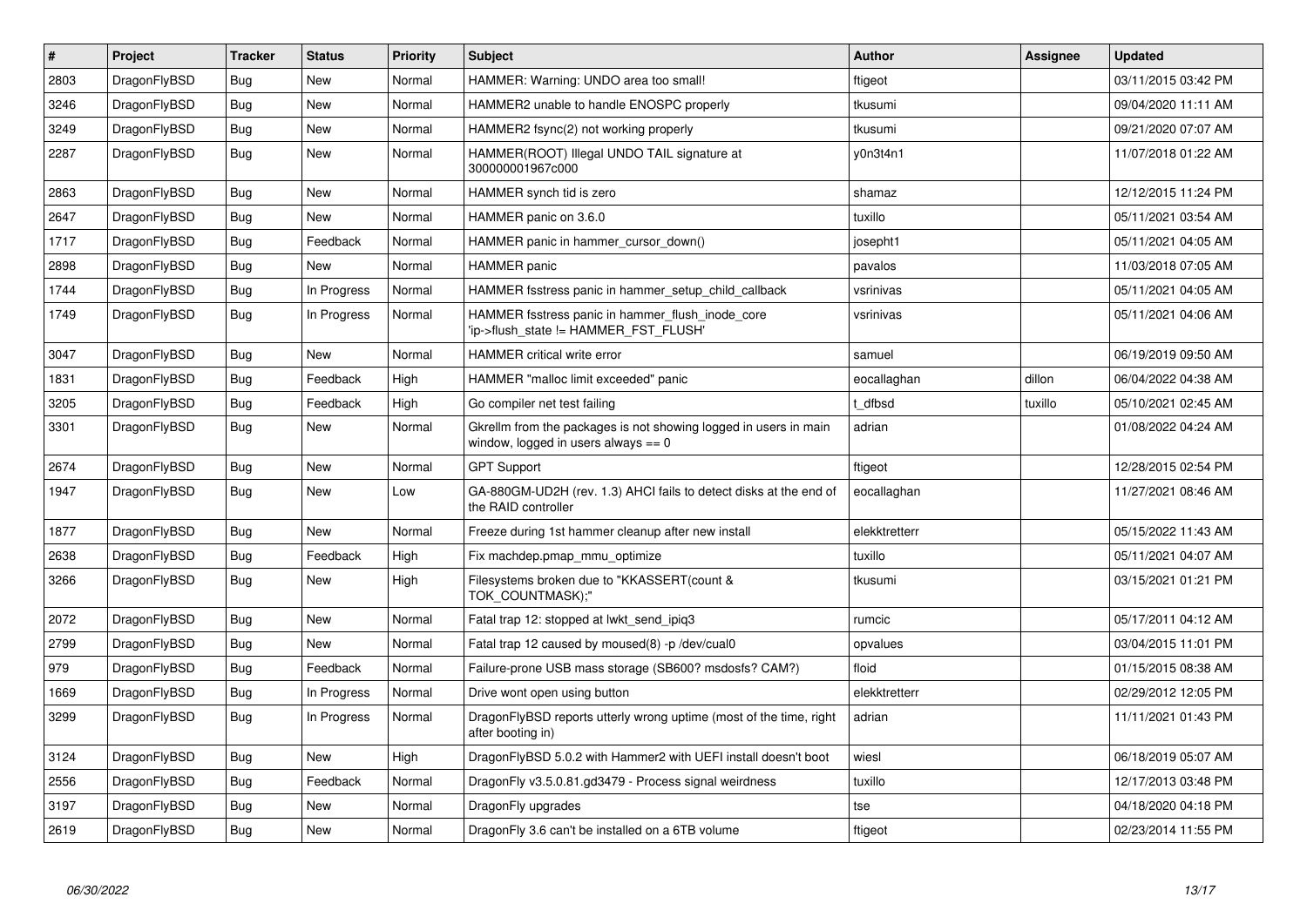| #    | Project      | <b>Tracker</b> | <b>Status</b> | <b>Priority</b> | Subject                                                                                                            | <b>Author</b> | <b>Assignee</b> | <b>Updated</b>      |
|------|--------------|----------------|---------------|-----------------|--------------------------------------------------------------------------------------------------------------------|---------------|-----------------|---------------------|
| 2595 | DragonFlyBSD | Bug            | New           | Normal          | DragonFly 3.4.3 crashes on SUN Blade X6250 with Qlogic ISP 2432   Turvamies<br>FC card                             |               |                 | 10/07/2013 11:53 AM |
| 2585 | DragonFlyBSD | Bug            | New           | Normal          | Dfly 3.4.3 on ESXi 5.1, HP Smart Array P410 passthrough<br>recognised, but not functioning                         | yggdrasil     | swildner        | 05/09/2022 08:14 AM |
| 2499 | DragonFlyBSD | <b>Bug</b>     | In Progress   | Urgent          | DRAGONFLY_3_2 lockd not responding correctly                                                                       | Nerzhul       |                 | 01/22/2013 12:47 PM |
| 2495 | DragonFlyBSD | <b>Bug</b>     | New           | High            | DFBSD v3.3.0.960.g553fe7 - ocnt != 0" failed in<br>prop_object_release                                             | tuxillo       |                 | 05/31/2022 04:08 PM |
| 2498 | DragonFlyBSD | <b>Bug</b>     | New           | Normal          | DFBSD v3.2.2-RELEASE - LIST_FIRST(&bp->b_dep) == NULL"<br>failed in vfs vmio release                               | tuxillo       |                 | 05/31/2022 04:09 PM |
| 2351 | DragonFlyBSD | Bug            | In Progress   | Normal          | DFBSD v3.1.0.579.g44ccf - Stuck during startup, random freezes                                                     | tuxillo       |                 | 04/24/2012 08:21 AM |
| 2345 | DragonFlyBSD | <b>Bug</b>     | In Progress   | Normal          | DFBSD v3.1.0.457.gd679f - NFS panic on diskless station                                                            | tuxillo       |                 | 04/07/2012 05:22 PM |
| 2358 | DragonFlyBSD | Bug            | In Progress   | Normal          | DFBSD v3.0.2.32.g928ca - panic: hammer: insufficient undo FIFO<br>space!                                           | tuxillo       | tuxillo         | 05/10/2021 02:50 AM |
| 1959 | DragonFlyBSD | <b>Bug</b>     | New           | Normal          | DFBSD v2.9.1.422.gc98f2 - Panic during boot - IPv6 and PF                                                          | tuxillo       |                 | 01/13/2011 03:37 AM |
| 2171 | DragonFlyBSD | Bug            | New           | Normal          | DFBSD v2.13.0.151.gdc8442 - panic: assertion "(*ptep &<br>$(PG_MANAGED PG_V)$ == PG_V"                             | tuxillo       |                 | 11/04/2011 05:06 PM |
| 2166 | DragonFlyBSD | <b>Bug</b>     | New           | Normal          | DFBSD v2.13.0.109.g05b9d - Strange lockups                                                                         | tuxillo       |                 | 10/29/2011 11:20 AM |
| 2129 | DragonFlyBSD | Bug            | <b>New</b>    | Normal          | DFBSD v2.11.0.661.gf9438 i386 - panic: lockmgr thrd_sleep                                                          | tuxillo       |                 | 09/05/2011 09:49 AM |
| 2084 | DragonFlyBSD | <b>Bug</b>     | New           | Normal          | DFBSD v2.11.0.242.g4d317 - panic: zone: entry not free                                                             | tuxillo       |                 | 07/03/2012 01:23 AM |
| 2078 | DragonFlyBSD | Bug            | New           | Normal          | DFBSD i386 v2.11.0.201.g3ed2f - Panic during installworld into a<br>vn0 device                                     | tuxillo       |                 | 05/19/2011 07:50 PM |
| 1332 | DragonFlyBSD | Bug            | Feedback      | Normal          | DFBSD 2.2 - Booting usbcdrom/usbsticks on thinkpad hangs on<br>"BTX Halted"                                        | tuxillo       |                 | 05/11/2021 04:00 AM |
| 2283 | DragonFlyBSD | Bug            | New           | Normal          | DFBSD DragonFly v2.13.0.957.g4f459 - pmap_release: page<br>should already be gone 0xc27120bc                       | tuxillo       |                 | 01/23/2012 03:03 AM |
| 1198 | DragonFlyBSD | Bug            | <b>New</b>    | High            | DDB loops panic in db_read_bytes                                                                                   | corecode      | tuxillo         | 05/11/2021 03:51 AM |
| 3208 | DragonFlyBSD | <b>Bug</b>     | New           | Normal          | Crash related to nfsd                                                                                              | tse           |                 | 06/11/2020 05:52 AM |
| 2444 | DragonFlyBSD | Bug            | <b>New</b>    | Normal          | Crash during Hammer overnight cleanup                                                                              | justin        |                 | 11/04/2012 07:58 AM |
| 3281 | DragonFlyBSD | Bug            | <b>New</b>    | Normal          | Crash after leaving unattended for a while                                                                         | bhaible       |                 | 07/10/2021 03:32 AM |
| 1916 | DragonFlyBSD | <b>Bug</b>     | New           | Normal          | Constant crashes on x86_64 with UFS                                                                                | lentferj      |                 | 11/21/2010 07:40 PM |
| 3152 | DragonFlyBSD | <b>Bug</b>     | Feedback      | Normal          | Console's size in ttyv0 and single user mode is sticking to 80x25,<br>while ttyv1 can make use of the whole screen | overtime      |                 | 02/24/2019 01:08 AM |
| 1302 | DragonFlyBSD | <b>Bug</b>     | In Progress   | Normal          | Checkpoint regression?                                                                                             | sjg           | sjg             | 07/10/2013 05:22 PM |
| 2611 | DragonFlyBSD | <b>Bug</b>     | New           | Normal          | Change in IP address results in network not working                                                                | phma          |                 | 12/05/2013 07:55 PM |
| 1961 | DragonFlyBSD | <b>Bug</b>     | New           | Normal          | Can't create dump from DDB                                                                                         | shamaz        |                 | 01/29/2011 09:02 PM |
| 3313 | DragonFlyBSD | <b>Bug</b>     | New           | Normal          | Can't boot from my live USB at all. The kernel loading process<br>hangs.                                           | rempas        |                 | 06/03/2022 12:16 AM |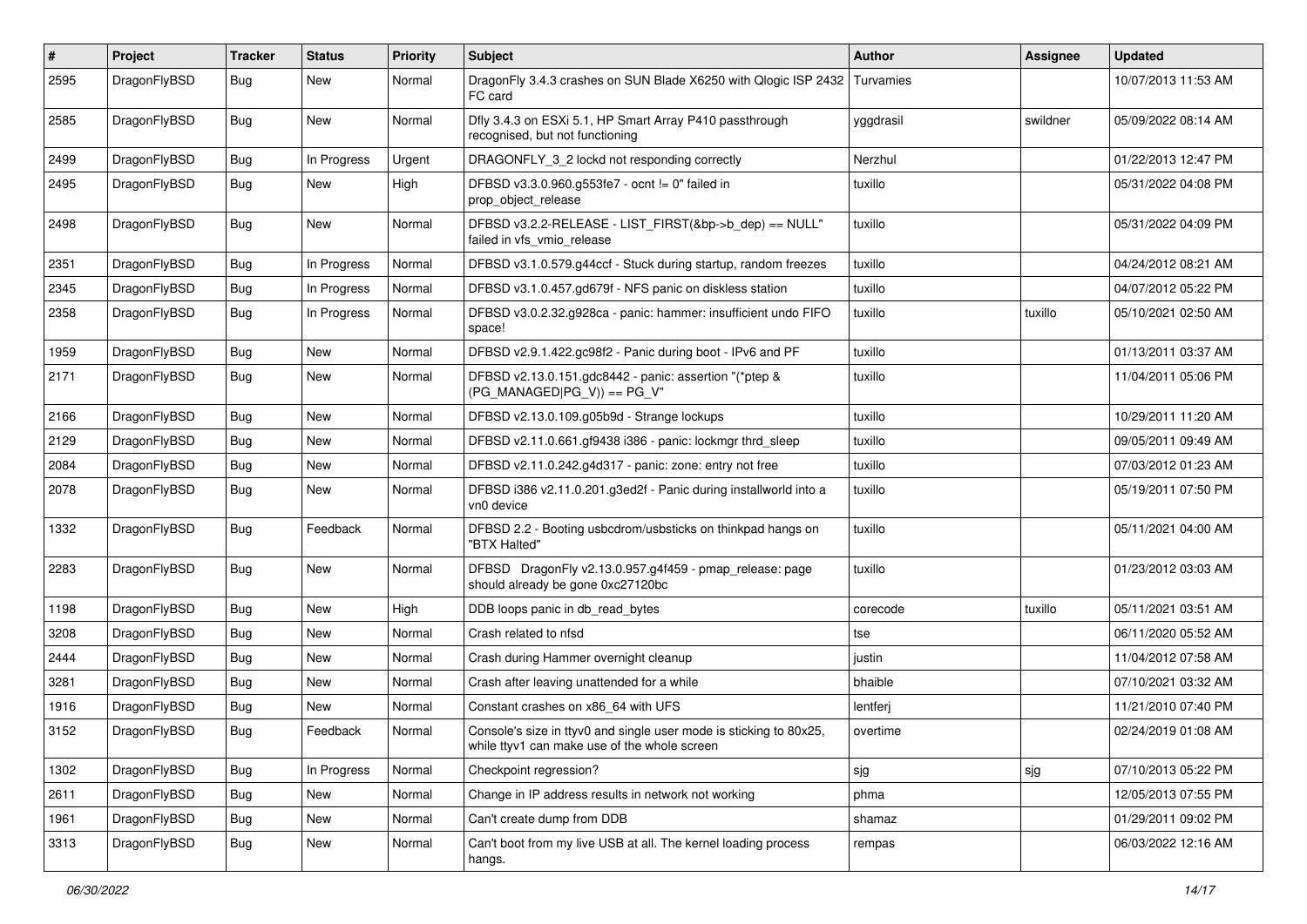| $\sharp$ | Project      | <b>Tracker</b> | <b>Status</b> | <b>Priority</b> | Subject                                                                                          | <b>Author</b>      | Assignee  | <b>Updated</b>      |
|----------|--------------|----------------|---------------|-----------------|--------------------------------------------------------------------------------------------------|--------------------|-----------|---------------------|
| 1786     | DragonFlyBSD | Bug            | New           | Normal          | Calling NULL function pointer initiates panic loop                                               | sjg                |           | 10/11/2010 05:28 PM |
| 1727     | DragonFlyBSD | Bug            | Feedback      | Normal          | CD boot panic (2.6.1) (usb?)                                                                     | kiril              |           | 05/15/2022 05:10 AM |
| 1411     | DragonFlyBSD | <b>Bug</b>     | Feedback      | Normal          | Burning doesn't work with ahci(4)                                                                | hasso              | dillon    | 05/11/2021 04:00 AM |
| 2210     | DragonFlyBSD | <b>Bug</b>     | New           | Normal          | Bugtracker cannot assign default project for new users                                           | ahuete.devel       |           | 11/17/2011 11:30 AM |
| 1430     | DragonFlyBSD | Bug            | New           | Normal          | Buggy w(1)?                                                                                      | hasso              | alexh     | 11/24/2010 08:09 AM |
| 2870     | DragonFlyBSD | <b>Bug</b>     | <b>New</b>    | High            | Broken text and icons when glamor acceleration is used                                           | 375gnu             | ftigeot   | 01/31/2016 12:13 AM |
| 3314     | DragonFlyBSD | <b>Bug</b>     | New           | Normal          | Bring virtio_console(4) from FreeBSD                                                             | tuxillo            | tuxillo   | 05/29/2022 08:24 AM |
| 2630     | DragonFlyBSD | <b>Bug</b>     | <b>New</b>    | Normal          | Bring in latest iconv fixes from FreeBSD10 as well as csmapper<br>updates                        | tuxillo            |           | 05/11/2021 03:54 AM |
| 3113     | DragonFlyBSD | Bug            | In Progress   | Urgent          | Booting vKernel fails due being out of swap space                                                | tcullen            |           | 05/11/2021 04:14 AM |
| 2434     | DragonFlyBSD | <b>Bug</b>     | New           | Normal          | BTX Halted - Boot fails on USB/GUI                                                               | lucmv              |           | 10/17/2012 08:12 PM |
| 1148     | DragonFlyBSD | <b>Bug</b>     | In Progress   | Low             | BCM4311 wireless network adapter detected but not functional                                     | archimedes.gaviola |           | 05/11/2021 04:00 AM |
| 1975     | DragonFlyBSD | <b>Bug</b>     | New           | Normal          | Applications seg fault in select() and poll()                                                    | rumcic             |           | 05/31/2022 02:58 PM |
| 2430     | DragonFlyBSD | <b>Bug</b>     | <b>New</b>    | Normal          | Alternate Password Hash method                                                                   | robin.carey1       |           | 10/07/2012 06:28 AM |
| 3189     | DragonFlyBSD | Bug            | New           | Normal          | Allow DragonFly Mail Agent to accept an alternate config via<br>command line switch              | iang               |           | 08/16/2021 12:42 AM |
| 2423     | DragonFlyBSD | Bug            | New           | Urgent          | After multiple panics/locks, hitting KKASSERT in<br>hammer_init_cursor                           | rumcic             |           | 09/18/2012 02:28 AM |
| 2636     | DragonFlyBSD | Bug            | Feedback      | Low             | Add -x flag to iostat (a la solaris)                                                             | tuxillo            |           | 05/11/2021 04:07 AM |
| 3295     | DragonFlyBSD | <b>Bug</b>     | In Progress   | Normal          | Adapt devel/libvirt for nvmm                                                                     | tuxillo            | tuxillo   | 11/03/2021 04:56 PM |
| 1592     | DragonFlyBSD | Bug            | Feedback      | Normal          | AcpiOSUnmapMemory: Warning, deallocation did not track<br>allocation.                            | eocallaghan        |           | 06/02/2014 07:45 AM |
| 1923     | DragonFlyBSD | Bug            | New           | Normal          | Abysmal NFS performance with IPv6                                                                | ftigeot            |           | 12/05/2010 09:34 PM |
| 2568     | DragonFlyBSD | <b>Bug</b>     | New           | Normal          | AHCI panic                                                                                       | josepht            |           | 06/07/2013 05:52 PM |
| 1181     | DragonFlyBSD | <b>Bug</b>     | In Progress   | Normal          | ACX111 panic                                                                                     | elekktretterr      |           | 05/11/2021 04:00 AM |
| 3107     | DragonFlyBSD | Bug            | <b>New</b>    | Low             | ACPI interrupt storm when loading i915 on Lenovo T460                                            | oyvinht            |           | 07/15/2020 07:01 AM |
| 2117     | DragonFlyBSD | Bug            | New           | High            | ACPI and/or bce(4) problem with 2.11.0.673.g0d557 on HP DL380<br>G <sub>6</sub>                  | pauska             |           | 08/22/2011 10:15 AM |
| 2816     | DragonFlyBSD | Bug            | New           | Normal          | A multitasking process being debugged can get stuck                                              | phma               |           | 05/19/2015 03:57 AM |
| 2138     | DragonFlyBSD | <b>Bug</b>     | <b>New</b>    | Normal          | > 100% CPU usage                                                                                 | robin.carey1       |           | 09/26/2011 12:20 PM |
| 2688     | DragonFlyBSD | <b>Bug</b>     | New           | Normal          | 67613368bdda7 Fix wrong checks for U4B presence Asrock Z77M<br>difficulty detecting USB keyboard | davshao            |           | 06/28/2014 07:08 PM |
| 2825     | DragonFlyBSD | <b>Bug</b>     | New           | High            | 3x dhclient = hanging system (objcache exhausted)                                                | jaccovonb          | sepherosa | 05/11/2021 03:55 AM |
| 2644     | DragonFlyBSD | <b>Bug</b>     | Feedback      | Normal          | 3.6.0-REL trap 9 on boot                                                                         | memmerto           |           | 11/27/2021 08:08 AM |
| 1293     | DragonFlyBSD | <b>Bug</b>     | New           | Normal          | 2.2.1-REL Installer Request                                                                      | mk                 | tuxillo   | 05/11/2021 04:00 AM |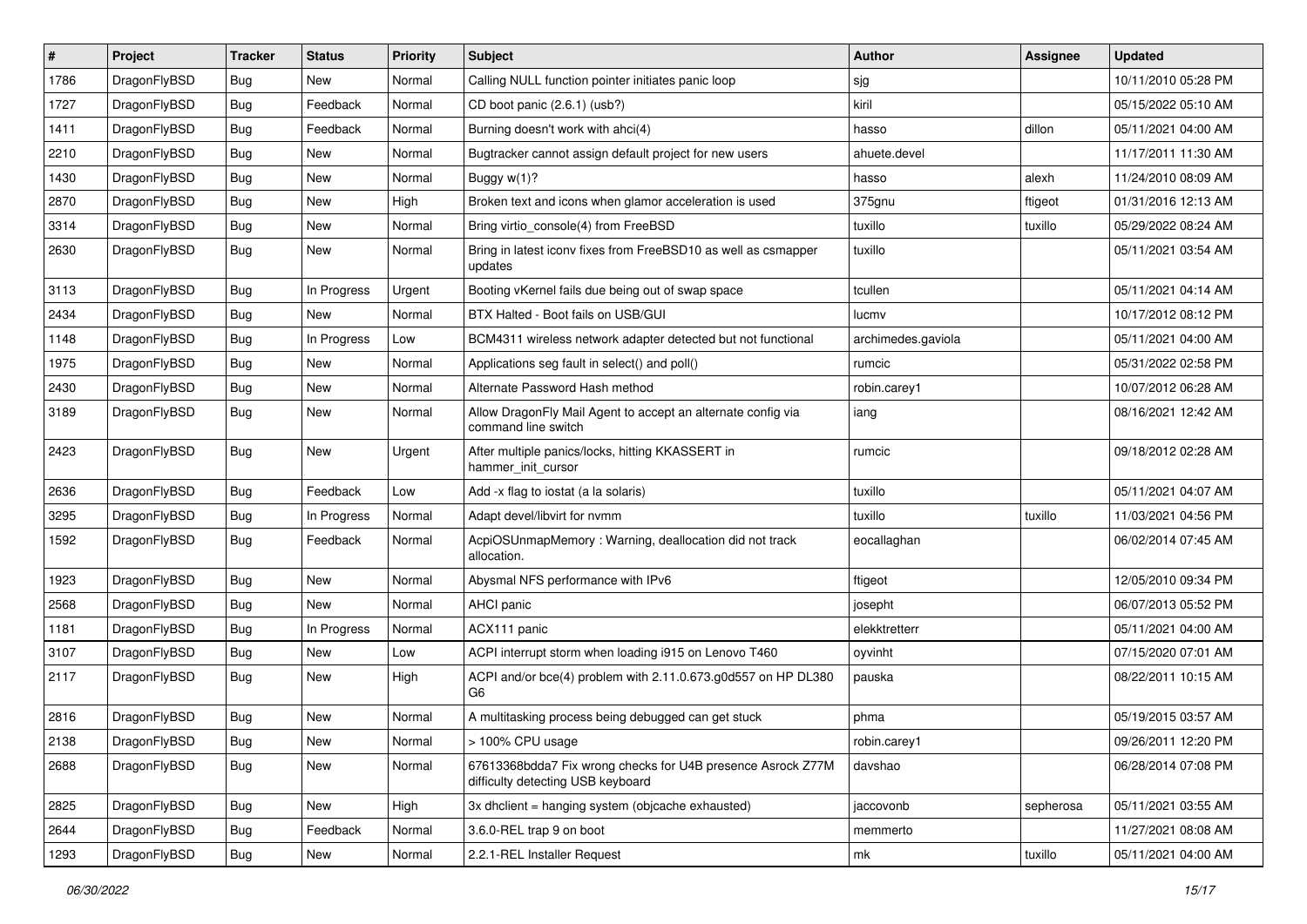| $\sharp$ | Project      | <b>Tracker</b> | <b>Status</b> | <b>Priority</b> | Subject                                                                                                    | <b>Author</b>    | Assignee | <b>Updated</b>      |
|----------|--------------|----------------|---------------|-----------------|------------------------------------------------------------------------------------------------------------|------------------|----------|---------------------|
| 2107     | DragonFlyBSD | Bug            | New           | Normal          | 2.10.1 sata dvd drive issue                                                                                | ausppc           |          | 07/31/2011 08:41 PM |
| 2652     | DragonFlyBSD | Bug            | New           | Normal          | 189a0ff3761b47  ix: Implement MSI-X support locks up Lenovo<br>S <sub>10</sub> Intel Atom n <sub>270</sub> | davshao          |          | 05/14/2014 01:55 AM |
| 599      | DragonFlyBSD | Bug            | New           | Urgent          | 1.9.0 reproducable panic                                                                                   | pavalos          |          | 12/22/2010 01:08 AM |
| 570      | DragonFlyBSD | Bug            | Feedback      | Normal          | 1.8.x: ACPI problems                                                                                       | qhwt+dfly        |          | 06/02/2014 03:45 AM |
| 604      | DragonFlyBSD | Bug            | In Progress   | Normal          | 1.8.1-RELEASE - clock runs fast on mainboard ASUS P5A-B                                                    | yeti             |          | 05/11/2021 03:55 AM |
| 2835     | DragonFlyBSD | Bug            | New           | Normal          | /usr/include/c++/5.0/bits/c++locale.h likes<br>POSIX_C_SOURCE>=200809                                      | davshao          |          | 11/18/2015 03:40 AM |
| 600      | DragonFlyBSD | Bug            | <b>New</b>    | Low             | /sys/libkern/karc4random                                                                                   | robin_carey5     | profmakx | 01/19/2015 03:07 AM |
| 1990     | DragonFlyBSD | Bug            | New           | Normal          | /mnt too large to mount                                                                                    | peur.neu         |          | 02/16/2011 11:24 PM |
| 2930     | DragonFlyBSD | Bug            | <b>New</b>    | High            | 'objcache' causes panic during 'nfs readdir'                                                               | tofergus         |          | 07/26/2016 01:09 PM |
| 725      | DragonFlyBSD | <b>Bug</b>     | In Progress   | Low             | 'make distribution' fails w/'ro' /usr/obj                                                                  | c.turner         |          | 03/09/2013 01:01 PM |
| 2931     | DragonFlyBSD | <b>Bug</b>     | New           | Low             | 'gdb' of 'vkernel' unable to print backtrace                                                               | tofergus         |          | 07/26/2016 01:51 PM |
| 2416     | DragonFlyBSD | <b>Bug</b>     | New           | Normal          | ".' entry can be removed on mounted nfs filesystem                                                         | ftigeot          | tuxillo  | 06/03/2014 04:40 AM |
| 2565     | DragonFlyBSD | Bug            | New           | Normal          | "ifconfig ix0 up" panic                                                                                    | Itpig402a        |          | 06/03/2013 05:46 AM |
| 2657     | DragonFlyBSD | <b>Bug</b>     | New           | High            | Needs acl to migrate our servers                                                                           | ferney           |          | 03/31/2014 11:37 AM |
| 3206     | DragonFlyBSD | Submit         | <b>New</b>    | Normal          | update psm/kbd to FreeBSD 12.0 code                                                                        | htse             |          | 10/05/2019 03:49 PM |
| 1700     | DragonFlyBSD | Submit         | In Progress   | Normal          | skip boot2 menu on <enter></enter>                                                                         | Johannes.Hofmann | tuxillo  | 05/15/2022 08:35 AM |
| 3142     | DragonFlyBSD | Submit         | New           | Normal          | lib/libdmsg: Unbreak using new API EVP CIPHER CTX new()                                                    | tkusumi          |          | 07/08/2018 04:18 AM |
| 1398     | DragonFlyBSD | Submit         | In Progress   | Normal          | hdestroy(3) restricts hash key to point to malloc'ed space                                                 | Anonymous        |          | 08/20/2021 04:06 PM |
| 3312     | DragonFlyBSD | Submit         | New           | Normal          | hammer2: redundant chain modify after chain creation                                                       | tkusumi          |          | 05/15/2022 01:35 PM |
| 3041     | DragonFlyBSD | Submit         | New           | Normal          | firmware: Remove embedding of multiple images in one module.                                               | Anonymous        |          | 12/25/2020 02:15 AM |
| 2790     | DragonFlyBSD | Submit         | New           | Low             | filedesc softrefs increment code factoring                                                                 | dclink           |          | 02/21/2015 04:00 AM |
| 2122     | DragonFlyBSD | Submit         | New           | Normal          | [Review] Fixes to the VFS layer                                                                            | ftigeot          |          | 05/31/2022 03:25 PM |
| 2098     | DragonFlyBSD | Submit         | New           | Normal          | [PATCH] correct ath man page example<br>(/usr/src/share/man/man4/ath.4)                                    | nobody           |          | 11/15/2011 12:27 AM |
| 3154     | DragonFlyBSD | Submit         | <b>New</b>    | Normal          | Update serial handling in bootloader                                                                       | ddegroot         | dillon   | 11/06/2018 11:21 PM |
| 3145     | DragonFlyBSD | Submit         | In Progress   | Normal          | Update libelf to FreeBSD 12 current and build as base library usable<br>by ports                           | davshao          | tuxillo  | 08/20/2021 03:58 PM |
| 3031     | DragonFlyBSD | Submit         | In Progress   | Normal          | Update drm/radeon to Linux 4.7.10 as much as possible                                                      | davshao          | ftigeot  | 08/19/2021 12:33 PM |
| 2438     | DragonFlyBSD | Submit         | Feedback      | Normal          | <b>TRIM</b> fixes                                                                                          | Anonymous        | tuxillo  | 05/11/2021 03:45 AM |
| 3160     | DragonFlyBSD | Submit         | In Progress   | Normal          | State the implementation difference in pkill/pgrep manual                                                  | sevan            | tuxillo  | 06/03/2022 05:15 PM |
| 2721     | DragonFlyBSD | Submit         | Feedback      | Low             | Some few zalloc calls to objcache ones replacements                                                        | dclink           | tuxillo  | 05/11/2021 04:08 AM |
| 2933     | DragonFlyBSD | Submit         | New           | Normal          | Remove unix domain socket support from cat(1)                                                              | sevan            |          | 08/01/2016 08:10 PM |